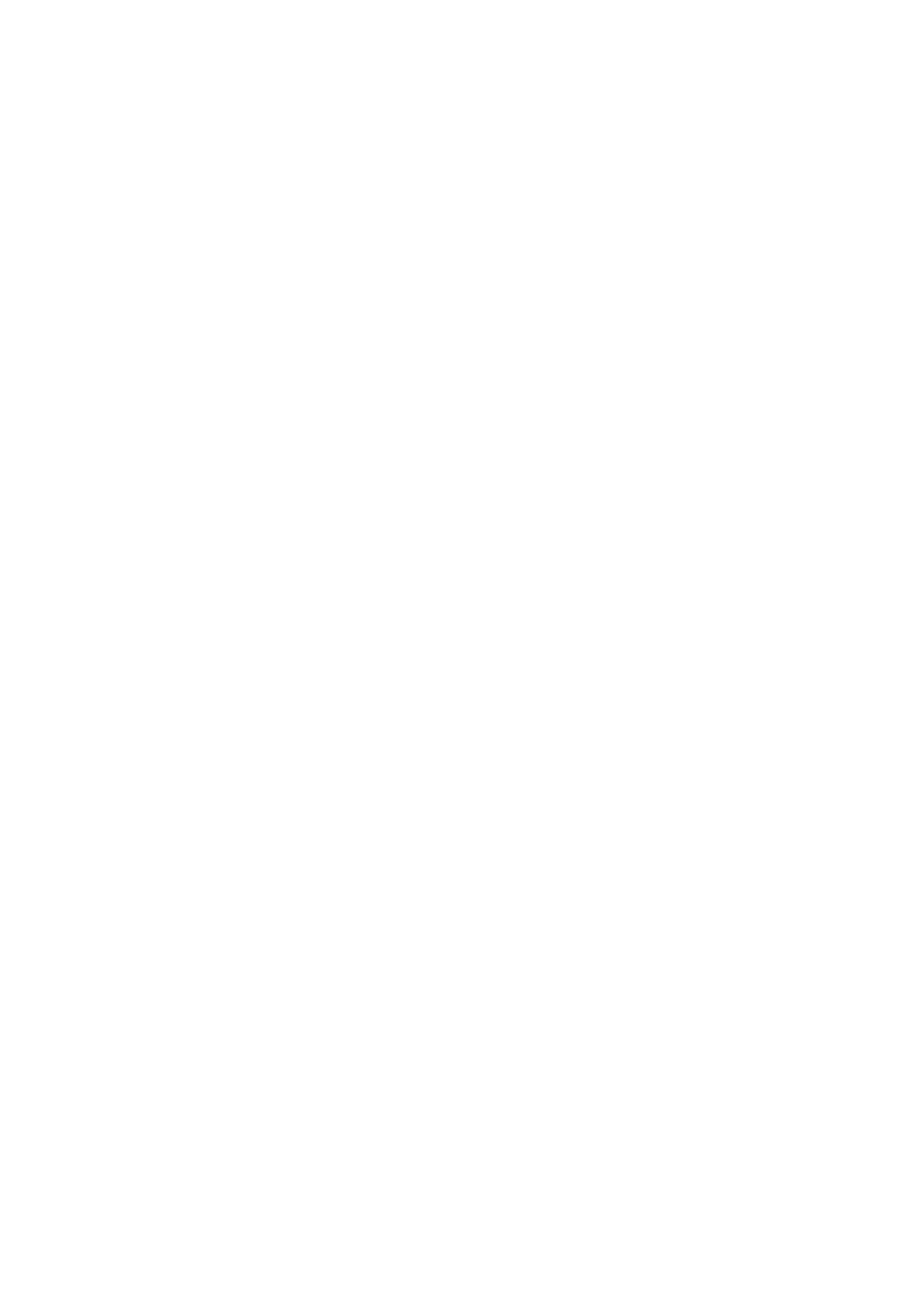# *SUMMARY INCOME AND EXPENDITURE 2022/23 (REVENUE)*

| No.<br><b>Centre</b><br>2020/21<br>2021/22<br>2021/22<br><b>Leisure Management</b><br>£42,129 £42,190<br>3.002 Kirkham Baths<br>3065<br>£42,190<br>3.003 St Annes Swimming Pool<br>3066<br>£342,646<br>£247,370 £246,700<br>£249,721<br>£384,775 £289,560 £288,890 £291,878<br><b>Sports Development</b><br>3.001 Sports Development<br>3060<br>£44,820   £84,609   £84,609   £79,276<br>£44,820 £84,609 £84,609<br><b>Parks and Open Spaces</b><br>3.004 St. Annes-Leisure (Strategic)<br>3080<br>£125,171<br>£112,872<br>£128,641<br>£112,450<br>3.006 Lytham-Leisure (Strategic)<br>3081<br>£31,066<br>£24,319<br>£26,129<br>3082<br>3.008 St. Annes-Leisure (Non-Strategic)<br>£28,531<br>£34,435<br>£34,677<br>3.009 Lytham-Leisure (Non-Strategic)<br>3083<br>£37,322<br>£41,046<br>£42,812<br>3.010 Park View-Leisure (Strategic)<br>3086<br>£39,225<br>£41,452<br>£41,452<br>3.011 Fairhaven Lake and Gardens<br>3087<br>£230,745<br>£363,573<br>£351,192<br>3.014 St. Annes-Parks (Strategic)<br>3120<br>£387,361<br>£437,267<br>£439,817<br>£455,506<br>3.016 Lytham-Parks (Strategic)<br>3121<br>£82,637<br>£86,110<br>£86,891<br>3123<br>£121,888<br>3.018 St. Annes-Parks (Non-Strategic)<br>£105,569<br>£121,919<br>3.019 Lytham-Parks (Non-Strategic)<br>3124<br>£102,601<br>£119,744<br>£121,008<br>£26,985<br>3.020 Park View-Parks (Strategic)<br>3126<br>£24,367<br>£26,985<br>3.023 Head of Cultural Services<br>7550<br>£0<br>$-£1,164$<br>£0<br>3.025 Parks & Coastal Services Team<br>7551<br>£0<br>£0<br>$-E793$<br>3.027 Parks Mobile & Arbor Team<br>7553<br>£0<br>£9,999<br>£0<br>7554<br>£0<br>£0<br>$-E375$<br>3.028 Play and Projects Team<br>3.030 Grounds Maintenance Team<br>7555<br>£0<br>$-E199$<br>£0<br>3.031 Projects Team<br>7558<br>£0<br>£0<br>£706<br>Z882<br>£0<br>£0<br>£0<br>3.032 Lowther - Parks Operational<br>3.034 Lowther - Leisure & Playground<br>Z883<br>£0<br>£0<br>£0 | Page | Cost | Actual<br>Amount | Original<br><b>Estimate</b> | Latest<br><b>Estimate</b> | Original<br><b>Estimate</b> |
|-------------------------------------------------------------------------------------------------------------------------------------------------------------------------------------------------------------------------------------------------------------------------------------------------------------------------------------------------------------------------------------------------------------------------------------------------------------------------------------------------------------------------------------------------------------------------------------------------------------------------------------------------------------------------------------------------------------------------------------------------------------------------------------------------------------------------------------------------------------------------------------------------------------------------------------------------------------------------------------------------------------------------------------------------------------------------------------------------------------------------------------------------------------------------------------------------------------------------------------------------------------------------------------------------------------------------------------------------------------------------------------------------------------------------------------------------------------------------------------------------------------------------------------------------------------------------------------------------------------------------------------------------------------------------------------------------------------------------------------------------------------------------------------------------------------------------------------------------------------------------------------------------------------------------------|------|------|------------------|-----------------------------|---------------------------|-----------------------------|
|                                                                                                                                                                                                                                                                                                                                                                                                                                                                                                                                                                                                                                                                                                                                                                                                                                                                                                                                                                                                                                                                                                                                                                                                                                                                                                                                                                                                                                                                                                                                                                                                                                                                                                                                                                                                                                                                                                                               |      |      |                  |                             |                           | 2022/23                     |
|                                                                                                                                                                                                                                                                                                                                                                                                                                                                                                                                                                                                                                                                                                                                                                                                                                                                                                                                                                                                                                                                                                                                                                                                                                                                                                                                                                                                                                                                                                                                                                                                                                                                                                                                                                                                                                                                                                                               |      |      |                  |                             |                           |                             |
|                                                                                                                                                                                                                                                                                                                                                                                                                                                                                                                                                                                                                                                                                                                                                                                                                                                                                                                                                                                                                                                                                                                                                                                                                                                                                                                                                                                                                                                                                                                                                                                                                                                                                                                                                                                                                                                                                                                               |      |      |                  |                             |                           | £42,157                     |
|                                                                                                                                                                                                                                                                                                                                                                                                                                                                                                                                                                                                                                                                                                                                                                                                                                                                                                                                                                                                                                                                                                                                                                                                                                                                                                                                                                                                                                                                                                                                                                                                                                                                                                                                                                                                                                                                                                                               |      |      |                  |                             |                           |                             |
|                                                                                                                                                                                                                                                                                                                                                                                                                                                                                                                                                                                                                                                                                                                                                                                                                                                                                                                                                                                                                                                                                                                                                                                                                                                                                                                                                                                                                                                                                                                                                                                                                                                                                                                                                                                                                                                                                                                               |      |      |                  |                             |                           |                             |
|                                                                                                                                                                                                                                                                                                                                                                                                                                                                                                                                                                                                                                                                                                                                                                                                                                                                                                                                                                                                                                                                                                                                                                                                                                                                                                                                                                                                                                                                                                                                                                                                                                                                                                                                                                                                                                                                                                                               |      |      |                  |                             |                           |                             |
|                                                                                                                                                                                                                                                                                                                                                                                                                                                                                                                                                                                                                                                                                                                                                                                                                                                                                                                                                                                                                                                                                                                                                                                                                                                                                                                                                                                                                                                                                                                                                                                                                                                                                                                                                                                                                                                                                                                               |      |      |                  |                             |                           |                             |
|                                                                                                                                                                                                                                                                                                                                                                                                                                                                                                                                                                                                                                                                                                                                                                                                                                                                                                                                                                                                                                                                                                                                                                                                                                                                                                                                                                                                                                                                                                                                                                                                                                                                                                                                                                                                                                                                                                                               |      |      |                  |                             |                           | £79,276                     |
|                                                                                                                                                                                                                                                                                                                                                                                                                                                                                                                                                                                                                                                                                                                                                                                                                                                                                                                                                                                                                                                                                                                                                                                                                                                                                                                                                                                                                                                                                                                                                                                                                                                                                                                                                                                                                                                                                                                               |      |      |                  |                             |                           |                             |
|                                                                                                                                                                                                                                                                                                                                                                                                                                                                                                                                                                                                                                                                                                                                                                                                                                                                                                                                                                                                                                                                                                                                                                                                                                                                                                                                                                                                                                                                                                                                                                                                                                                                                                                                                                                                                                                                                                                               |      |      |                  |                             |                           |                             |
|                                                                                                                                                                                                                                                                                                                                                                                                                                                                                                                                                                                                                                                                                                                                                                                                                                                                                                                                                                                                                                                                                                                                                                                                                                                                                                                                                                                                                                                                                                                                                                                                                                                                                                                                                                                                                                                                                                                               |      |      |                  |                             |                           | £29,487                     |
|                                                                                                                                                                                                                                                                                                                                                                                                                                                                                                                                                                                                                                                                                                                                                                                                                                                                                                                                                                                                                                                                                                                                                                                                                                                                                                                                                                                                                                                                                                                                                                                                                                                                                                                                                                                                                                                                                                                               |      |      |                  |                             |                           | £46,849                     |
|                                                                                                                                                                                                                                                                                                                                                                                                                                                                                                                                                                                                                                                                                                                                                                                                                                                                                                                                                                                                                                                                                                                                                                                                                                                                                                                                                                                                                                                                                                                                                                                                                                                                                                                                                                                                                                                                                                                               |      |      |                  |                             |                           | £54,307                     |
|                                                                                                                                                                                                                                                                                                                                                                                                                                                                                                                                                                                                                                                                                                                                                                                                                                                                                                                                                                                                                                                                                                                                                                                                                                                                                                                                                                                                                                                                                                                                                                                                                                                                                                                                                                                                                                                                                                                               |      |      |                  |                             |                           | £45,753                     |
|                                                                                                                                                                                                                                                                                                                                                                                                                                                                                                                                                                                                                                                                                                                                                                                                                                                                                                                                                                                                                                                                                                                                                                                                                                                                                                                                                                                                                                                                                                                                                                                                                                                                                                                                                                                                                                                                                                                               |      |      |                  |                             |                           | £297,554                    |
|                                                                                                                                                                                                                                                                                                                                                                                                                                                                                                                                                                                                                                                                                                                                                                                                                                                                                                                                                                                                                                                                                                                                                                                                                                                                                                                                                                                                                                                                                                                                                                                                                                                                                                                                                                                                                                                                                                                               |      |      |                  |                             |                           |                             |
|                                                                                                                                                                                                                                                                                                                                                                                                                                                                                                                                                                                                                                                                                                                                                                                                                                                                                                                                                                                                                                                                                                                                                                                                                                                                                                                                                                                                                                                                                                                                                                                                                                                                                                                                                                                                                                                                                                                               |      |      |                  |                             |                           | £95,567                     |
|                                                                                                                                                                                                                                                                                                                                                                                                                                                                                                                                                                                                                                                                                                                                                                                                                                                                                                                                                                                                                                                                                                                                                                                                                                                                                                                                                                                                                                                                                                                                                                                                                                                                                                                                                                                                                                                                                                                               |      |      |                  |                             |                           | £125,030                    |
|                                                                                                                                                                                                                                                                                                                                                                                                                                                                                                                                                                                                                                                                                                                                                                                                                                                                                                                                                                                                                                                                                                                                                                                                                                                                                                                                                                                                                                                                                                                                                                                                                                                                                                                                                                                                                                                                                                                               |      |      |                  |                             |                           | £123,057                    |
|                                                                                                                                                                                                                                                                                                                                                                                                                                                                                                                                                                                                                                                                                                                                                                                                                                                                                                                                                                                                                                                                                                                                                                                                                                                                                                                                                                                                                                                                                                                                                                                                                                                                                                                                                                                                                                                                                                                               |      |      |                  |                             |                           | £34,631                     |
|                                                                                                                                                                                                                                                                                                                                                                                                                                                                                                                                                                                                                                                                                                                                                                                                                                                                                                                                                                                                                                                                                                                                                                                                                                                                                                                                                                                                                                                                                                                                                                                                                                                                                                                                                                                                                                                                                                                               |      |      |                  |                             |                           | £0                          |
|                                                                                                                                                                                                                                                                                                                                                                                                                                                                                                                                                                                                                                                                                                                                                                                                                                                                                                                                                                                                                                                                                                                                                                                                                                                                                                                                                                                                                                                                                                                                                                                                                                                                                                                                                                                                                                                                                                                               |      |      |                  |                             |                           | £0                          |
|                                                                                                                                                                                                                                                                                                                                                                                                                                                                                                                                                                                                                                                                                                                                                                                                                                                                                                                                                                                                                                                                                                                                                                                                                                                                                                                                                                                                                                                                                                                                                                                                                                                                                                                                                                                                                                                                                                                               |      |      |                  |                             |                           | £0                          |
|                                                                                                                                                                                                                                                                                                                                                                                                                                                                                                                                                                                                                                                                                                                                                                                                                                                                                                                                                                                                                                                                                                                                                                                                                                                                                                                                                                                                                                                                                                                                                                                                                                                                                                                                                                                                                                                                                                                               |      |      |                  |                             |                           | £0                          |
|                                                                                                                                                                                                                                                                                                                                                                                                                                                                                                                                                                                                                                                                                                                                                                                                                                                                                                                                                                                                                                                                                                                                                                                                                                                                                                                                                                                                                                                                                                                                                                                                                                                                                                                                                                                                                                                                                                                               |      |      |                  |                             |                           | £0                          |
|                                                                                                                                                                                                                                                                                                                                                                                                                                                                                                                                                                                                                                                                                                                                                                                                                                                                                                                                                                                                                                                                                                                                                                                                                                                                                                                                                                                                                                                                                                                                                                                                                                                                                                                                                                                                                                                                                                                               |      |      |                  |                             |                           | £0                          |
|                                                                                                                                                                                                                                                                                                                                                                                                                                                                                                                                                                                                                                                                                                                                                                                                                                                                                                                                                                                                                                                                                                                                                                                                                                                                                                                                                                                                                                                                                                                                                                                                                                                                                                                                                                                                                                                                                                                               |      |      |                  |                             |                           | £0                          |
|                                                                                                                                                                                                                                                                                                                                                                                                                                                                                                                                                                                                                                                                                                                                                                                                                                                                                                                                                                                                                                                                                                                                                                                                                                                                                                                                                                                                                                                                                                                                                                                                                                                                                                                                                                                                                                                                                                                               |      |      |                  |                             |                           | £0                          |
| £1,194,594<br>£1,409,722<br>£1,413,475                                                                                                                                                                                                                                                                                                                                                                                                                                                                                                                                                                                                                                                                                                                                                                                                                                                                                                                                                                                                                                                                                                                                                                                                                                                                                                                                                                                                                                                                                                                                                                                                                                                                                                                                                                                                                                                                                        |      |      |                  |                             |                           | £1,436,382                  |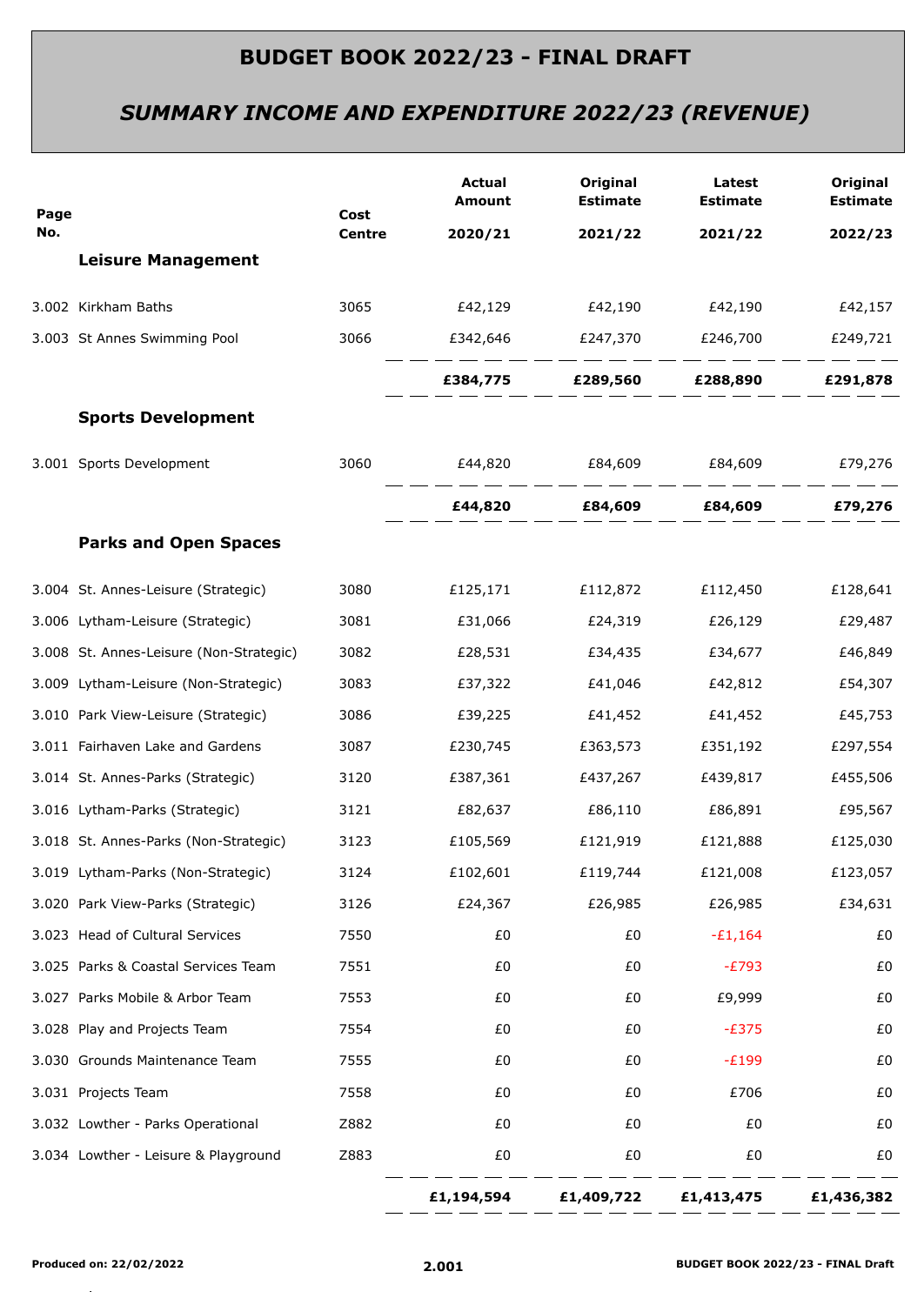# *SUMMARY INCOME AND EXPENDITURE 2022/23 (REVENUE)*

| Page |                                                                        | Cost          | <b>Actual</b><br><b>Amount</b>               | Original<br><b>Estimate</b> | Latest<br><b>Estimate</b>           | Original<br><b>Estimate</b> |
|------|------------------------------------------------------------------------|---------------|----------------------------------------------|-----------------------------|-------------------------------------|-----------------------------|
| No.  |                                                                        | <b>Centre</b> | 2020/21                                      | 2021/22                     | 2021/22                             | 2022/23                     |
|      | <b>Parks Development</b>                                               |               |                                              |                             |                                     |                             |
|      | 3.021 Parks Development                                                |               |                                              |                             |                                     | £92,254                     |
|      | 3.022 Parks Devlpmnt - Lytham & St Annes 3137 E116,746 E78,973 E90,183 |               |                                              |                             |                                     | £80,183                     |
|      |                                                                        |               |                                              |                             | £196,351 £184,266 £195,476 £172,437 |                             |
|      | Arts, Culture and Heritage                                             |               |                                              |                             |                                     |                             |
|      | 3.036 Management of the Arts & Heritage Asse3000                       |               | £65,748   £81,135   £84,405   £85,945        |                             |                                     |                             |
|      |                                                                        |               |                                              |                             | £65,748 £81,135 £84,405 £85,945     |                             |
|      | <b>Tourism &amp; Events</b>                                            |               |                                              |                             |                                     |                             |
|      | 3.037 Fylde Tourism                                                    |               | 3150 £152,169 £233,283 £241,759 £229,115     |                             |                                     |                             |
|      | 3.039 Tourism & Cultural Services Team                                 | 7557          | £0                                           | $£0$ $-E1,260$              |                                     | £0                          |
|      |                                                                        |               |                                              |                             | £152,169 £233,283 £240,499 £229,115 |                             |
|      | <b>Coast and Countryside</b>                                           |               |                                              |                             |                                     |                             |
|      | 3.040 Coast and Countryside                                            |               | 3142 £365,798 £429,351 £477,375 £162,214     |                             |                                     |                             |
|      | 3.042 Fylde Sand Dunes Project                                         |               |                                              |                             |                                     | £1,929                      |
|      | 3.043 Persimmon Conservation Project                                   | 3144          | $E2,490$ $E2,191$ $E2,015$ $E1,392$          |                             |                                     |                             |
|      |                                                                        |               | £375,561                                     | £433,404                    | £480,975                            | £165,535                    |
|      | <b>Lowther Gardens Trust</b>                                           |               |                                              |                             |                                     |                             |
|      | 3.044 Lowther Gardens Trust - Summary                                  |               | 3010 £163,980 £177,556 £178,466 £179,994     |                             |                                     |                             |
|      |                                                                        |               |                                              |                             | £163,980 £177,556 £178,466 £179,994 |                             |
|      | <b>External Contracts - Parks</b>                                      |               |                                              |                             |                                     |                             |
|      | 3.045 Grounds Maintnce Ext Contracts                                   |               | 9051 - E68,770 - E30,469 - E31,001 - E28,496 |                             |                                     |                             |
|      |                                                                        |               |                                              |                             | -£68,770 -£30,469 -£31,001 -£28,496 |                             |
|      | T & L Comm - Land and Property                                         |               |                                              |                             |                                     |                             |
|      | 3.046 Lytham Windmill                                                  | 3011          | $£13,055$ $£17,157$ $£17,064$                |                             |                                     | £12,589                     |
|      | 3.047 Lifeboat House                                                   | 3012          | £4,470                                       | £7,268                      | £7,214                              | £6,060                      |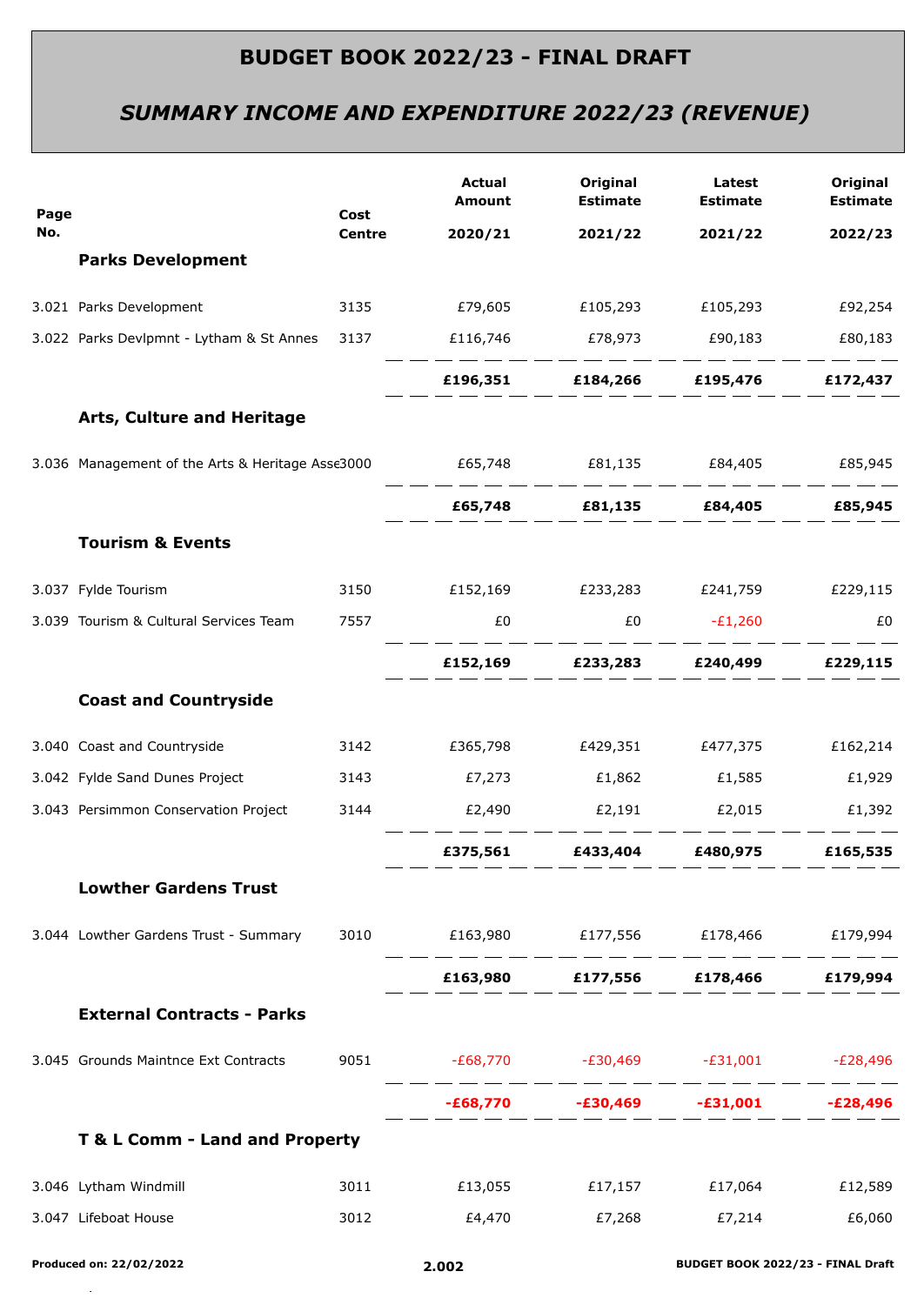# *SUMMARY INCOME AND EXPENDITURE 2022/23 (REVENUE)*

| Page |                                    | Cost   | Actual<br>Amount | Original<br><b>Estimate</b> | Latest<br><b>Estimate</b> | Original<br><b>Estimate</b> |
|------|------------------------------------|--------|------------------|-----------------------------|---------------------------|-----------------------------|
| No.  |                                    | Centre | 2020/21          | 2021/22                     | 2021/22                   | 2022/23                     |
|      | T & L Comm - Land and Property     |        |                  |                             |                           |                             |
|      | 3.048 Fairhaven Cafe               | 3805   | £2,895           | $-E15,530$                  | £1,220                    | $-E11,069$                  |
|      | 3.049 Fairhaven Kiosk              | 3816   | $-E806$          | $-E528$                     | $-E1,669$                 | $-E1,771$                   |
|      | 3.050 Depot - Orders Lane, Kirkham | 7804   | £0               | £0                          | $-E10,096$                | £0                          |
|      | 3.051 Depot - Ashton Gardens       | 7807   | £0               | £0                          | £407                      | £0                          |
|      |                                    |        | £19,614          | £8,367                      | £14,140                   | £5,809                      |
|      | <b>COMMITTEE TOTAL</b>             |        | £2,528,842       | £2,871,433                  | £2,949,934                | £2,617,875                  |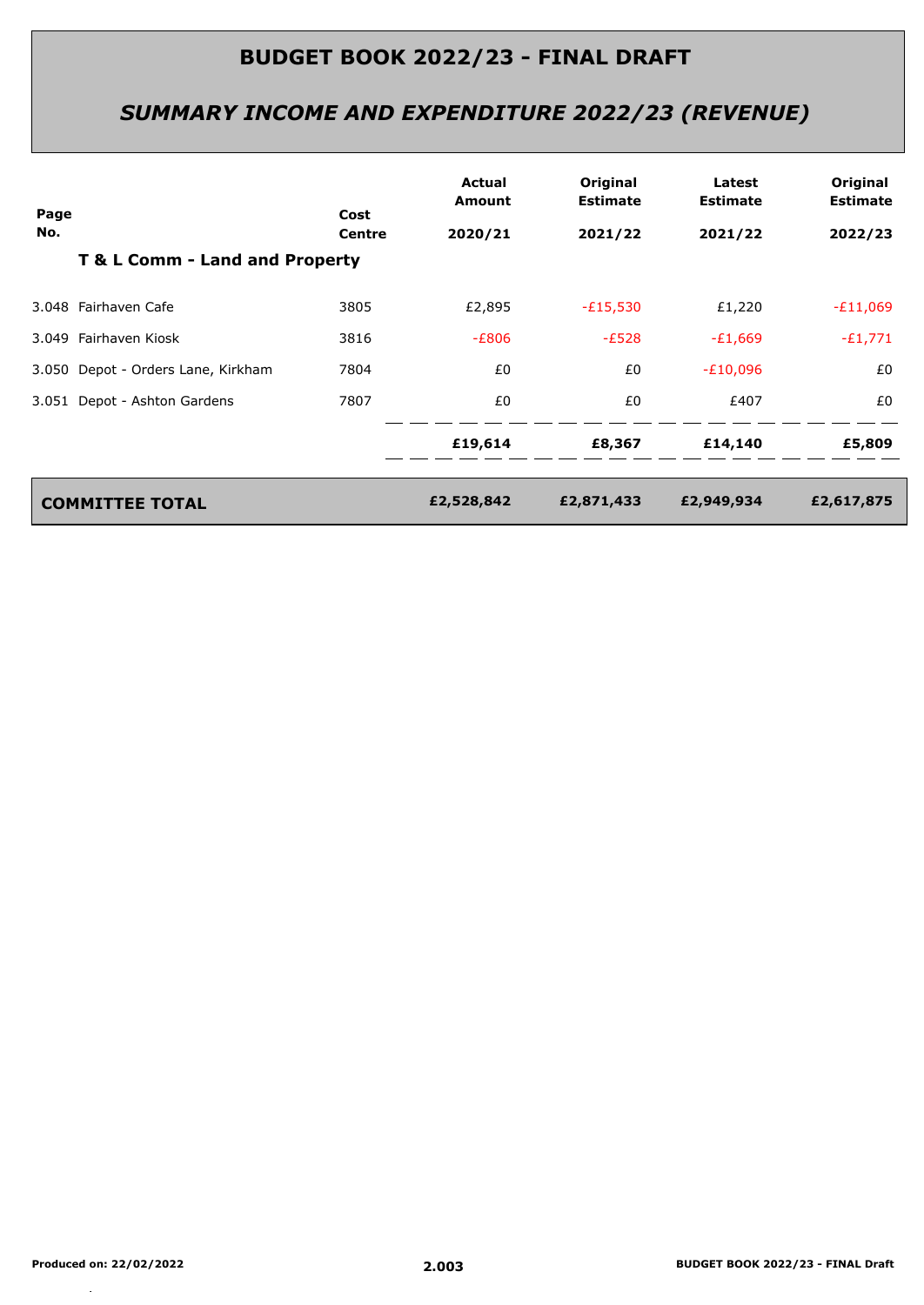# *SUMMARY INCOME AND EXPENDITURE 2022/23 (REVENUE)*

| Page |                                       | Cost          | <b>Actual</b><br><b>Amount</b>                   | Original<br><b>Estimate</b>                       | Latest<br><b>Estimate</b> | Original<br><b>Estimate</b> |
|------|---------------------------------------|---------------|--------------------------------------------------|---------------------------------------------------|---------------------------|-----------------------------|
| No.  |                                       | <b>Centre</b> | 2020/21                                          | 2021/22                                           | 2021/22                   | 2022/23                     |
|      | <b>Fleet Services - Depot Costs</b>   |               |                                                  |                                                   |                           |                             |
|      | 4.001 Fleet Management Services       |               | 7811 60 £49,994 £48,740                          |                                                   |                           | £0                          |
|      |                                       |               |                                                  | $E0$ $E49,994$ $E48,740$                          |                           | £Ο                          |
|      | <b>Waste Management and Recycling</b> |               |                                                  |                                                   |                           |                             |
|      | 4.003 Fylde Waste Schemes             |               | 3470 £1,981,272 £2,149,909 £2,060,452 £2,088,143 |                                                   |                           |                             |
|      | 4.005 Trade Waste Service             |               | 3472 - £19,823 - £24,342 - £50,725 - £49,872     |                                                   |                           |                             |
|      | 4.007 Recycling Project               | 3473          | £0                                               | £0                                                | £20,600                   | £0                          |
|      | 4.008 Operational Services Team       | 7607          | £0                                               | EO <sub>1</sub>                                   | $-E1,339$                 | £0                          |
|      |                                       |               |                                                  | £1,961,449   £2,125,567   £2,028,988   £2,038,271 |                           |                             |
|      | <b>Public Toilet Provision</b>        |               |                                                  |                                                   |                           |                             |
|      | 4.010 Public Conveniences             |               | 3360 £270,414 £262,083 £231,780 £320,976         |                                                   |                           |                             |
|      |                                       |               |                                                  | £270,414 £262,083 £231,780 £320,976               |                           |                             |
|      | <b>Amenity Cleansing</b>              |               |                                                  |                                                   |                           |                             |
|      | 4.011 Highways Cleansing              |               | 3450 £1,054,678 £1,086,116 £1,064,082 £1,149,857 |                                                   |                           |                             |
|      |                                       |               |                                                  | £1,054,678 £1,086,116 £1,064,082 £1,149,857       |                           |                             |
|      | <b>Car Parking</b>                    |               |                                                  |                                                   |                           |                             |
|      | 4.013 Car Parks General               | 4355          | £95,910                                          | £111,957                                          | £128,957                  | £124,030                    |
|      | 4.014 North Promenade Car Park        | 4356          | $-£60,734$                                       | $-£61,363$                                        | $-E91,363$                | $-£61,352$                  |
|      | 4.015 Stanner Bank Car Park           | 4357          | £3,703                                           | $-E13,449$                                        | $-E4,682$                 | $-E13,442$                  |
|      | 4.016 St Pauls Ave Car Park           | 4358          | $-£1,641$                                        | £647                                              | $-E14,353$                | £651                        |
|      | 4.017 The Island Car Park             | 4359          | $-£68,576$                                       | $-E74,167$                                        | $-E59,167$                | $-E59,153$                  |
|      | 4.018 Fairhaven Road Car Park         | 4360          | $-E23,204$                                       | $-E25,119$                                        | $-E25,119$                | $-E25,112$                  |
|      | 4.019 Lytham Station Car Park         | 4361          | $-E27,126$                                       | $-E36,052$                                        | $-E36,052$                | $-E36,043$                  |
|      | 4.020 Pleasant Street Car Park        | 4362          | $-E110,182$                                      | $-£135,556$                                       | $-£135,556$               | $-£135,535$                 |
|      | 4.021 Wood Street Car Park            | 4363          | £543                                             | $-E13,354$                                        | $-E13,354$                | $-E13,347$                  |
|      | 4.022 Lytham Green Car Park           | 4364          | $-E97,725$                                       | $-E109,770$                                       | $-E114,770$               | $-E109,707$                 |
|      | 4.023 North Beach Car Park            | 4365          | $-E17,793$                                       | $-E7,231$                                         | $-E7,231$                 | $-E7,225$                   |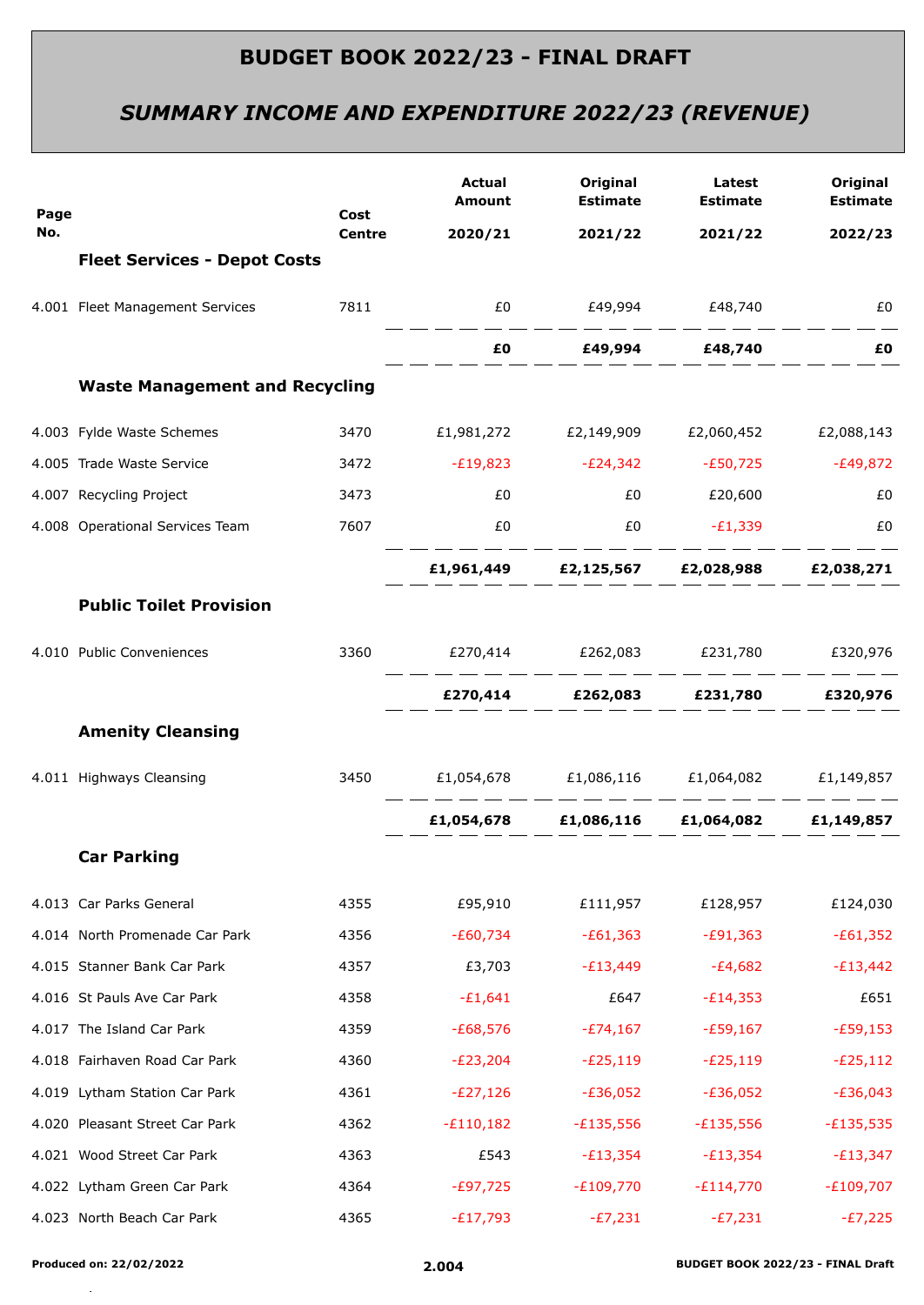# *SUMMARY INCOME AND EXPENDITURE 2022/23 (REVENUE)*

| Page |                                            | Cost          | Actual<br>Amount                                 | Original<br><b>Estimate</b> | Latest<br><b>Estimate</b>           | Original<br><b>Estimate</b> |
|------|--------------------------------------------|---------------|--------------------------------------------------|-----------------------------|-------------------------------------|-----------------------------|
| No.  |                                            | <b>Centre</b> | 2020/21                                          | 2021/22                     | 2021/22                             | 2022/23                     |
|      | <b>Car Parking</b>                         |               |                                                  |                             |                                     |                             |
|      | 4.024 St Albans Rd Car Park                | 4370          |                                                  |                             |                                     |                             |
|      | 4.025 St Annes Square Car Park             | 4371          | -£46,769                                         | -£65,524                    | $-E90,524$                          | $-E66,381$                  |
|      | 4.026 Public Offices Car Park              | 4372          | -£1,399                                          |                             | -£889 -£3,889                       | £0                          |
|      | 4.027 Town Hall Car Park                   | 4373          | $-E2,250$                                        |                             | $-E5,720$ $-E5,720$ $-E5,703$       |                             |
|      | 4.028 Off-Street Parking Enforcement       | 4390          | £42,083    £40,431    £44,431                    |                             |                                     | £42,733                     |
|      |                                            |               |                                                  |                             |                                     |                             |
|      | <b>Land Charges</b>                        |               |                                                  |                             |                                     |                             |
|      | 4.029 Land Charges                         | 2600          |                                                  |                             |                                     |                             |
|      |                                            |               |                                                  |                             | £43,602 £89,142 £77,174 £91,975     |                             |
|      | <b>Customer Access, ICT and Website</b>    |               |                                                  |                             |                                     |                             |
|      | 4.031 Customer Services Attendants         | 7075          | £0                                               |                             | $£0$ $-£338$                        | £0                          |
|      |                                            |               |                                                  |                             |                                     | £Ο                          |
|      | <b>Coastal Defences</b>                    |               |                                                  |                             |                                     |                             |
|      | 4.032 Coast Protection                     |               | 3280   £534,773   £560,007   £560,007   £482,697 |                             |                                     |                             |
|      |                                            |               |                                                  |                             | £534,773 £560,007 £560,007 £482,697 |                             |
|      | <b>Dog Control</b>                         |               |                                                  |                             |                                     |                             |
|      | 4.033 Dog Control                          |               |                                                  |                             |                                     |                             |
|      | 4.035 Environmental Enforcement            | 3345          |                                                  |                             |                                     |                             |
|      |                                            |               |                                                  |                             | £44,377 £108,261 £373,857 £276,125  |                             |
|      | <b>Footway Lighting &amp; Bus Shelters</b> |               |                                                  |                             |                                     |                             |
|      | 4.037 Footway Lighting                     | 4200          | £68,085   £76,849   £76,849   £73,352            |                             |                                     |                             |
|      | 4.038 Bus Shelters                         | 4411          |                                                  |                             |                                     |                             |
|      |                                            |               |                                                  |                             | £95,832 £109,440 £109,440 £104,965  |                             |
|      |                                            |               |                                                  |                             |                                     |                             |

### **Transport Planning**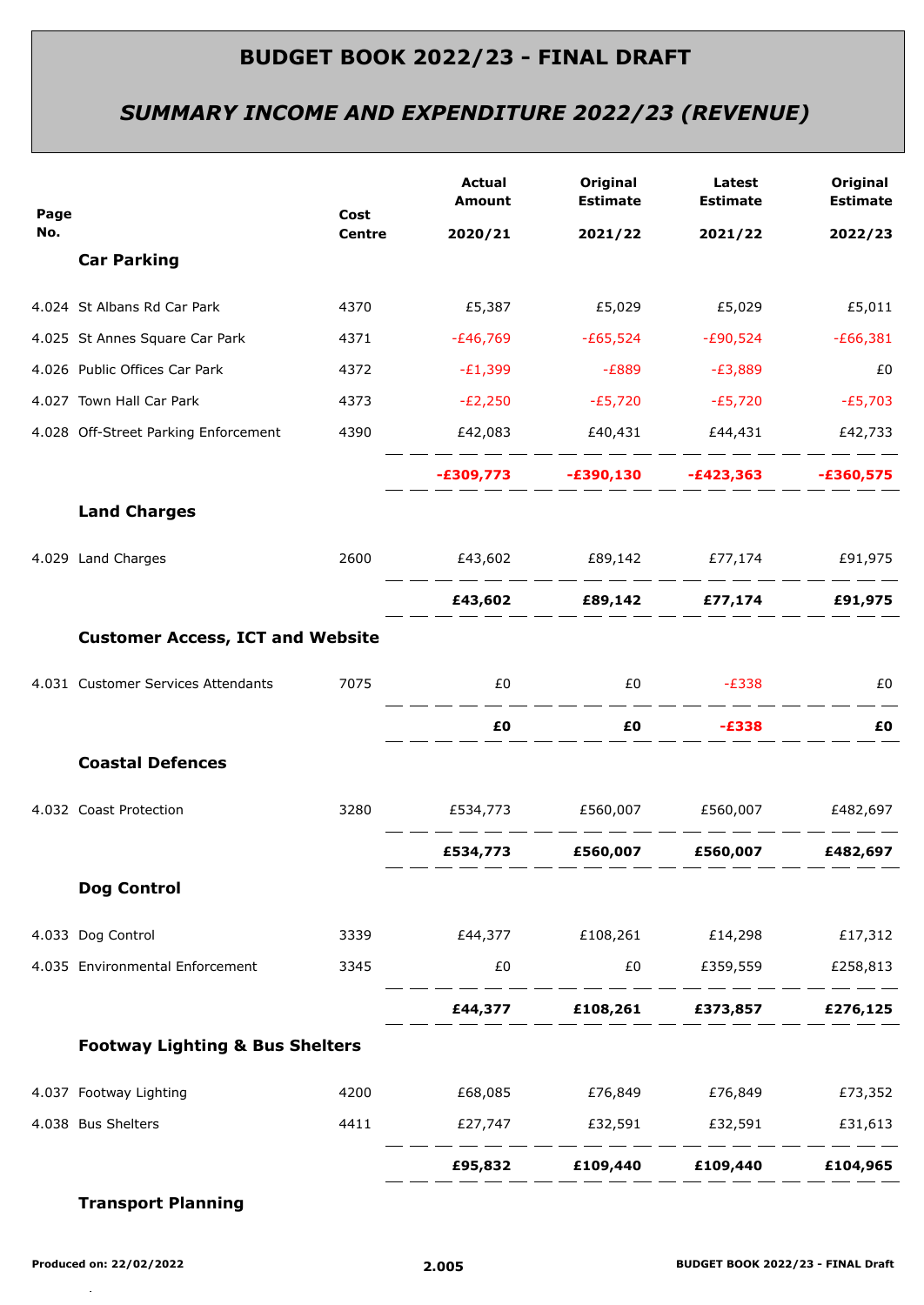# *SUMMARY INCOME AND EXPENDITURE 2022/23 (REVENUE)*

| Page |                                         | Cost<br><b>Centre</b> | <b>Actual</b><br>Amount | Original<br><b>Estimate</b> | Latest<br><b>Estimate</b>                       | Original<br><b>Estimate</b> |
|------|-----------------------------------------|-----------------------|-------------------------|-----------------------------|-------------------------------------------------|-----------------------------|
| No.  |                                         |                       | 2020/21                 | 2021/22                     | 2021/22                                         | 2022/23                     |
|      | <b>Transport Planning</b>               |                       |                         |                             |                                                 |                             |
|      | 4.039 Concessionary Travel              | 4400                  | £1,031                  | £980                        | £980                                            | £1,042                      |
|      | 4.040 Public Transport Support          | 4410                  | £1,728                  | £1,583                      | £1,583                                          | £1,574                      |
|      |                                         |                       |                         |                             | $E2,759$ $E2,563$ $E2,563$                      | £2,616                      |
|      | <b>Emergency Planning</b>               |                       |                         |                             |                                                 |                             |
|      | 4.041 Emergency Planning                | 2500                  |                         |                             |                                                 |                             |
|      |                                         |                       |                         |                             | £35,978   £49,564   £49,564   £51,892           |                             |
|      | <b>Op Mgt Comm-Land and Property</b>    |                       |                         |                             |                                                 |                             |
|      | 4.042 Drainage and Flooding             | 3117                  | £12,384                 | £9,416                      | £9,416                                          | £86,901                     |
|      | 4.043 Pumping Stations                  | 3338                  | £29,878                 | £36,714                     | £36,714                                         | £29,227                     |
|      | 4.044 Surface Water Management          | 3400                  | £43,127                 | £51,444                     | £53,684                                         | £43,020                     |
|      | 4.045 St Annes Square (Maintenance)     | 3822                  | £61,610                 | £82,908                     | £55,373                                         | £78,113                     |
|      | 4.046 Street Seats, Name Plates & Signs | 4165                  | £23,845                 | £32,278                     | £32,278                                         | £32,148                     |
|      | 4.047 Highways and Footways             | 4175                  | £85,414                 | £37,252                     | £37,252                                         | £31,022                     |
|      | 4.048 Property Management Team          | 7050                  | £0                      | £0                          | -£9,657                                         | £0                          |
|      | 4.050 Tech Serv - Eng & Bldng Team      | 7700                  | £0                      | £0                          | $-E1,355$                                       | £0                          |
|      | 4.052 Depot - Snowdon Road              | 7806                  | £0                      | £0                          | £6,164                                          | £0                          |
|      |                                         |                       | £256,257                | £250,012                    | £219,869                                        | £300,431                    |
|      | <b>Cemetery and Crematorium</b>         |                       |                         |                             |                                                 |                             |
|      | 4.053 Cemetery and Crematorium          | 3258                  |                         |                             | $-E508,523$ $-E724,143$ $-E527,139$ $-E649,242$ |                             |
|      |                                         |                       |                         |                             | $-E508,523$ $-E724,143$ $-E527,139$             | $-£649,242$                 |
|      | <b>COMMITTEE TOTAL</b>                  |                       | £3,481,823              | £3,578,476                  | £3,815,224                                      | £3,809,988                  |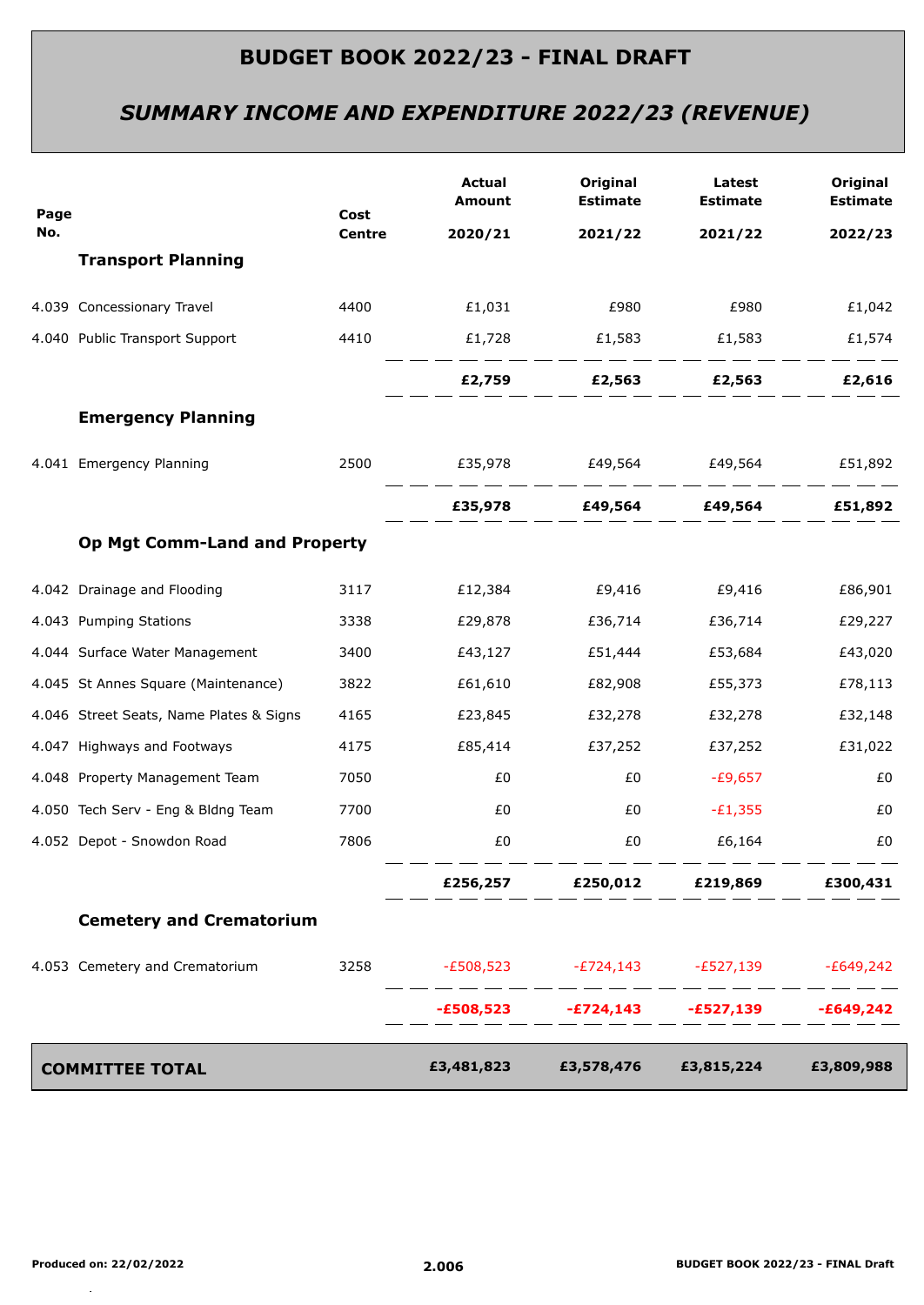# *SUMMARY INCOME AND EXPENDITURE 2022/23 (REVENUE)*

| Page |                                           | Cost          | <b>Actual</b><br>Amount | Original<br><b>Estimate</b> | Latest<br><b>Estimate</b>           | Original<br><b>Estimate</b> |
|------|-------------------------------------------|---------------|-------------------------|-----------------------------|-------------------------------------|-----------------------------|
| No.  |                                           | <b>Centre</b> | 2020/21                 | 2021/22                     | 2021/22                             | 2022/23                     |
|      | <b>Hsng, Homelsness &amp; Hsng Advice</b> |               |                         |                             |                                     |                             |
|      | 5.001 Housing Strategy                    | 5000          | £39,717                 |                             | £69,901 £69,901                     | £79,637                     |
|      | 5.002 Registered Social Landlords         | 5050          | £4,266                  | £12,396                     | £12,396                             | £13,814                     |
|      | 5.003 Housing Advice                      | 5100          | £58,225                 | £69,952                     | £69,952                             | £80,329                     |
|      | 5.004 Homelessness                        | 5270          |                         | £155,117 £133,259           | £127,215                            | £84,139                     |
|      | 5.006 Mortgage Repossessions              | 5271          | -£19,766                | £0                          | £0                                  | £0                          |
|      | 5.007 Supporting People                   | 5450          | £32,265                 | £36,273                     | £36,273                             | £41,348                     |
|      | 5.008 Housing Team                        | 7750          | £0                      | £0                          | $-E1,552$                           | £0                          |
|      | 5.010 Head of Regeneration & Housing      | 7760          | £0                      | £0                          | £0                                  | £0                          |
|      |                                           |               |                         |                             | £269,824 £321,781 £314,185 £299,267 |                             |
|      | <b>Health Development &amp; Promotion</b> |               |                         |                             |                                     |                             |
|      | 5.011 Public Health Improvement           | 3331          | £2,428                  | £4,869                      | £4,869                              | £5,880                      |
|      | 5.012 Smoke Free Premises                 | 3355          | £836                    | £1,237                      | £1,237                              | £1,273                      |
|      | 5.013 Healthy New Towns Project           | 6200          | £0                      | £0                          | £0                                  | £0                          |
|      |                                           |               |                         |                             |                                     |                             |
|      | DFGs, Enrgy Effncy & Hsng Stds            |               |                         |                             |                                     |                             |
|      | 5.013 Energy Efficiency                   | 5001          | £4,866                  | £6,240                      | £6,240                              | £8,145                      |
|      | 5.014 Housing Standards                   | 5200          |                         |                             |                                     | £178,753                    |
|      |                                           |               |                         |                             | £47,200 £91,571 £117,681 £186,898   |                             |
|      | <b>Community Safety (incl CCTV)</b>       |               |                         |                             |                                     |                             |
|      | 5.016 Comm Safety - Delivery Costs        | 3379          |                         |                             |                                     |                             |
|      | 5.017 Community Safety Initiatives        | 3380          | £0                      | £0                          | £0                                  | £0                          |
|      |                                           |               |                         |                             | £65,131 £83,821 £99,019 £85,522     |                             |
|      |                                           |               |                         |                             |                                     |                             |
|      | Env Hith, Protectn & Sustnbly             |               |                         |                             |                                     |                             |
|      | 5.018 Covid-19 Support                    | 3329          |                         |                             |                                     | £541,543                    |
|      | 5.020 Pollution Control                   | 3330          | £53,289                 |                             | £92,506 £92,506                     | £91,830                     |
|      | 5.021 Other Public Health Risk            | 3334          | £57,140                 | £71,678                     | £71,678                             | £72,734                     |
|      |                                           |               |                         |                             |                                     |                             |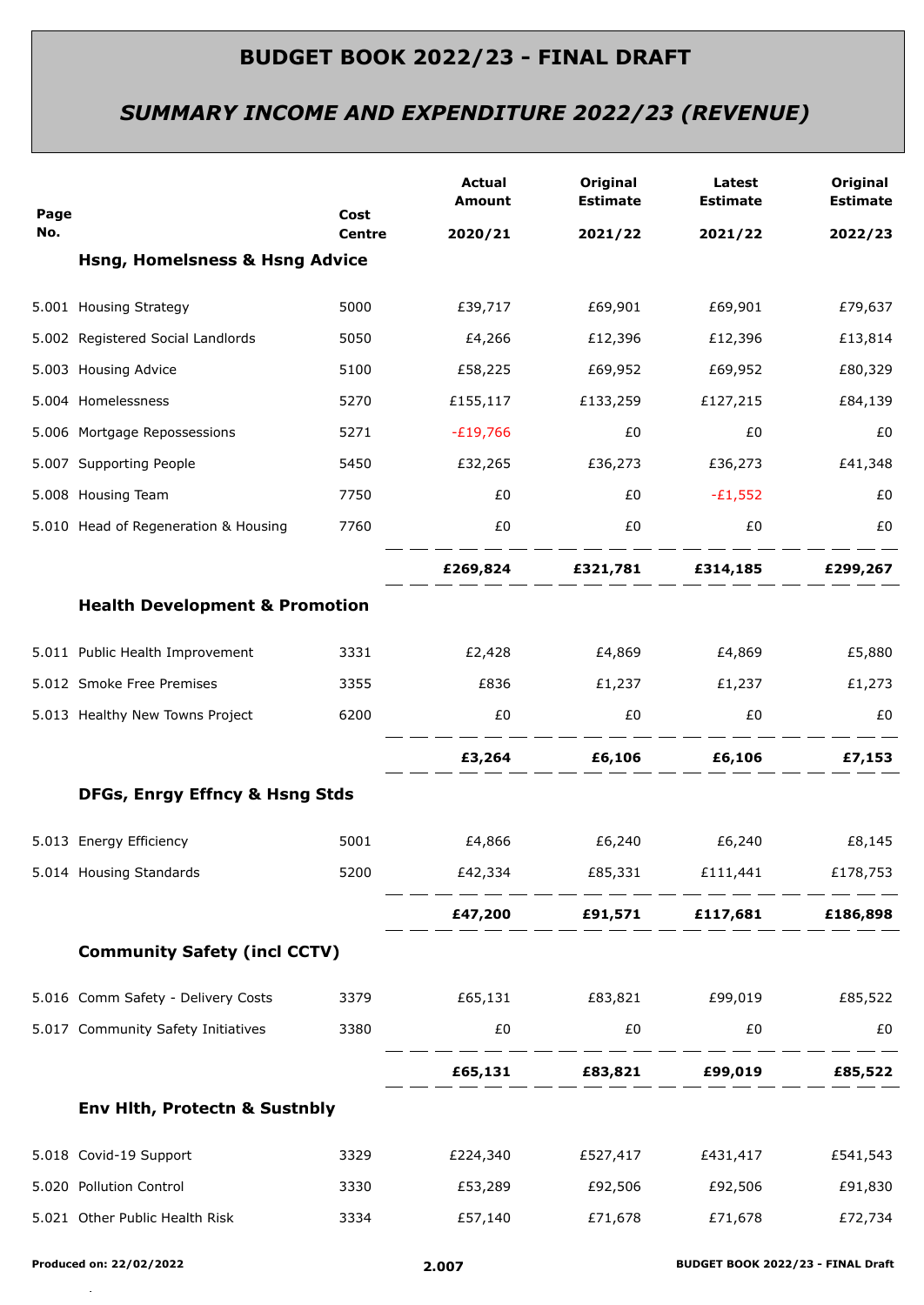# *SUMMARY INCOME AND EXPENDITURE 2022/23 (REVENUE)*

| Page |                                                | Cost          | <b>Actual</b><br>Amount                                                                                        | Original<br><b>Estimate</b> | Latest<br><b>Estimate</b>                                                                                                                                  | Original<br><b>Estimate</b> |
|------|------------------------------------------------|---------------|----------------------------------------------------------------------------------------------------------------|-----------------------------|------------------------------------------------------------------------------------------------------------------------------------------------------------|-----------------------------|
| No.  |                                                | <b>Centre</b> | 2020/21                                                                                                        | 2021/22                     | 2021/22                                                                                                                                                    | 2022/23                     |
|      | <b>Env Hith, Protectn &amp; Sustnbly</b>       |               |                                                                                                                |                             |                                                                                                                                                            |                             |
|      | 5.022 Local Air Pollution Control              | 3335          | £14,479                                                                                                        | £16,609                     | £16,609                                                                                                                                                    | £21,921                     |
|      | 5.023 Covid-19 Contain Management Outbreak3343 |               | -£99,365                                                                                                       | £0                          | $-E300,081$                                                                                                                                                | £0                          |
|      | 5.024 Covid-19 Welcome Back Fund               | 3344          | £0                                                                                                             | £0                          | £0                                                                                                                                                         | £0                          |
|      | 5.025 Covid 19 - Household Support Fund        | 3346          | £0                                                                                                             | £0                          | £0                                                                                                                                                         | £0                          |
|      | 5.026 Environmental Protection Team            | 7602          | £0                                                                                                             | £0                          | £533                                                                                                                                                       | £0                          |
|      | 5.028 Environmental Health Management          | 7609          | £0                                                                                                             | £0                          | $-E619$                                                                                                                                                    | £0                          |
|      |                                                |               |                                                                                                                |                             | £249,883 £708,210 £312,043 £728,028                                                                                                                        |                             |
|      | <b>Food Hygiene</b>                            |               |                                                                                                                |                             |                                                                                                                                                            |                             |
|      | 5.030 Food Safety Compliance                   | 3300          | £84,198   £175,411   £175,411   £170,452                                                                       |                             |                                                                                                                                                            |                             |
|      | 5.031 Infectious Disease Control               | 3333          |                                                                                                                |                             |                                                                                                                                                            |                             |
|      | 5.032 Commercial Team                          | 7601          | £0                                                                                                             | £0                          | $-E1,484$                                                                                                                                                  | £0                          |
|      |                                                |               |                                                                                                                |                             | <u> 2002 - 2002 - 2003 - 2003 - 2003 - 2003 - 2003 - 2003 - 2003 - 2003 - 2003 - 2003 - 2003 - 2003 - 2003 - 200</u><br>£95,360 £195,144 £193,660 £183,188 |                             |
|      | <b>Pest Control</b>                            |               |                                                                                                                |                             |                                                                                                                                                            |                             |
|      | 5.034 Pest Control                             | 3325          | $£15,650$ $£0$ $£2,500$ $£2,500$                                                                               |                             |                                                                                                                                                            |                             |
|      |                                                |               | £15,650 and the set of the set of the set of the set of the set of the set of the set of the set of the set of | __ _ _ _ _ _ _ _ _ _ _ _    | £0   £2,500   £2,500                                                                                                                                       |                             |
|      | <b>Community Grants</b>                        |               |                                                                                                                |                             |                                                                                                                                                            |                             |
|      | 5.035 Community Grants                         | 2700          |                                                                                                                |                             | £136,427   £145,703   £140,703   £147,710                                                                                                                  |                             |
|      |                                                |               |                                                                                                                |                             | £136,427 £145,703 £140,703                                                                                                                                 | £147,710                    |
|      | Licensing                                      |               |                                                                                                                |                             |                                                                                                                                                            |                             |
|      | 5.036 Taxi Licensing                           | 3350          | $-E14,915$                                                                                                     | $-E11,781$                  | $-E12,378$                                                                                                                                                 | $-E12,068$                  |
|      | 5.037 Miscellaneous Licensing                  | 3351          | £29,159                                                                                                        | £37,918                     | £25,072                                                                                                                                                    | £40,527                     |
|      | 5.038 Residential Park Homes Licensing         | 3352          | £15,306                                                                                                        | £29,043                     | £25,043                                                                                                                                                    | £26,124                     |
|      | 5.039 Licensing Act 2003                       | 3353          | $-£46,602$                                                                                                     | -£33,194                    | -£33,194                                                                                                                                                   | $-E32,575$                  |
|      | 5.040 Gambling Act 2005                        | 3354          | £6,177                                                                                                         | £5,246                      | £5,246                                                                                                                                                     | £5,106                      |
|      | 5.041 Touring Park Licensing                   | 3356          | £10,367                                                                                                        | £7,897                      | £7,897                                                                                                                                                     | £8,295                      |
|      | 5.042 Licensing Team                           | 7605          | £0                                                                                                             | £0                          | $-E324$                                                                                                                                                    | £0                          |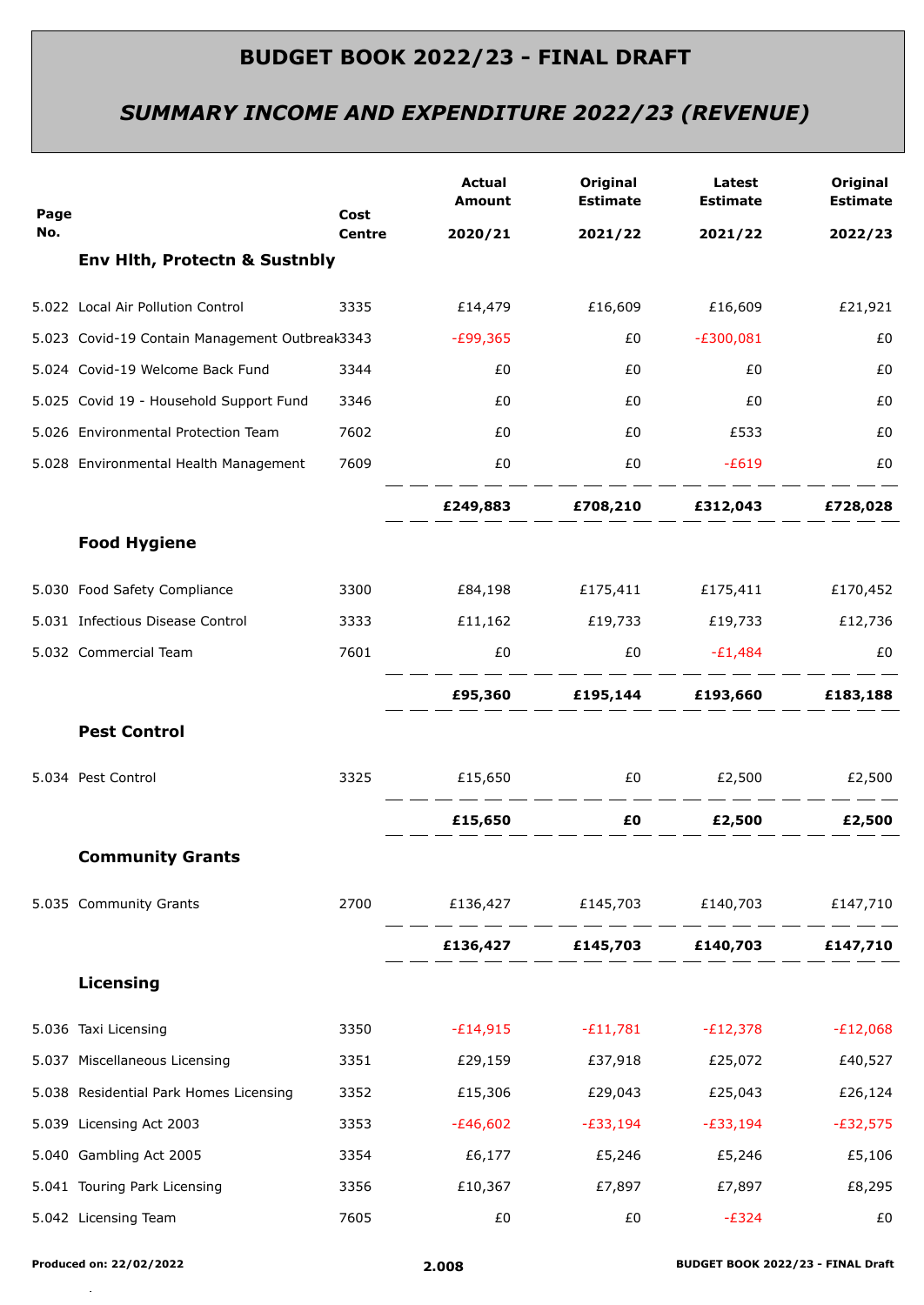# *SUMMARY INCOME AND EXPENDITURE 2022/23 (REVENUE)*

| Page |                                      | Cost          | Actual<br>Amount | Original<br><b>Estimate</b> | Latest<br><b>Estimate</b>   | Original<br><b>Estimate</b> |
|------|--------------------------------------|---------------|------------------|-----------------------------|-----------------------------|-----------------------------|
| No.  |                                      | <b>Centre</b> | 2020/21          | 2021/22                     | 2021/22                     | 2022/23                     |
|      |                                      |               | $-E508$          |                             | £35,129 £17,362             | £35,409                     |
|      | <b>Workplace Health &amp; Safety</b> |               |                  |                             |                             |                             |
|      | 5.044 Health & Safety Compliance     | 3332          |                  |                             |                             | £67,744                     |
|      |                                      |               | £38,018          |                             |                             | £67,744                     |
|      | <b>Community Development</b>         |               |                  |                             |                             |                             |
|      | 5.045 Health & Wellbeing             | 3384          |                  |                             | £64,964   £71,439   £71,732 | £74,823                     |
|      |                                      |               | £64,964          |                             | £71,439 £71,732             | £74,823                     |
|      | <b>COMMITTEE TOTAL</b>               |               | £985,213         | £1,728,271                  | £1,344,358                  | £1,818,242                  |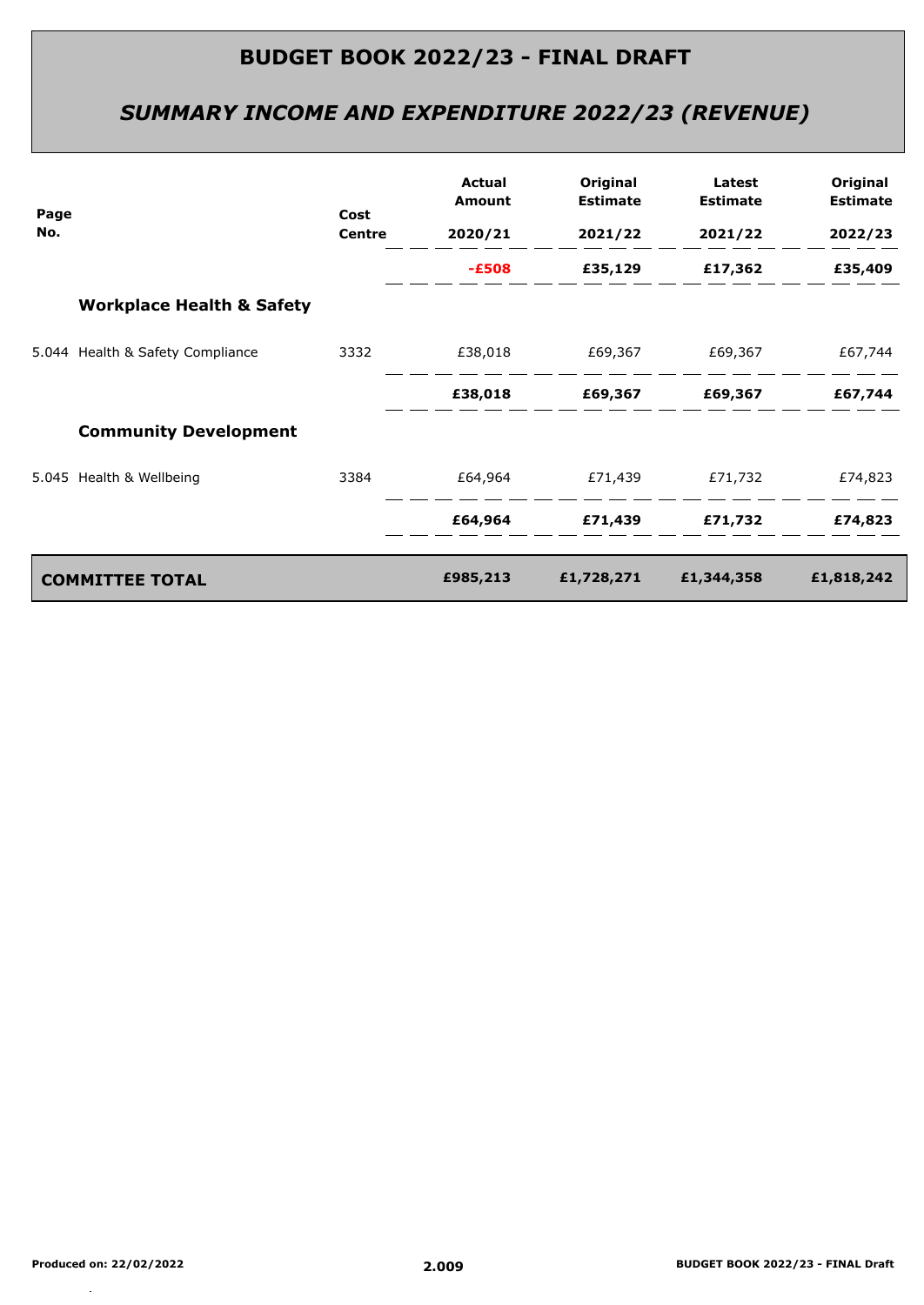# *SUMMARY INCOME AND EXPENDITURE 2022/23 (REVENUE)*

| Page |                                      | Cost   | <b>Actual</b><br><b>Amount</b> | Original<br><b>Estimate</b>                             | Latest<br><b>Estimate</b> | Original<br><b>Estimate</b> |
|------|--------------------------------------|--------|--------------------------------|---------------------------------------------------------|---------------------------|-----------------------------|
| No.  |                                      | Centre | 2020/21                        | 2021/22                                                 | 2021/22                   | 2022/23                     |
|      | <b>Development Control</b>           |        |                                |                                                         |                           |                             |
|      | 6.001 Development Management         | 3605   |                                |                                                         |                           | £125,131                    |
|      | 6.003 Planning Appeals               | 3606   | £93,394                        | £161,267                                                | £161,267                  | £172,567                    |
|      | 6.004 Planning Development           | 3607   | £0                             | £0                                                      | £0                        | £0                          |
|      | 6.005 Planning Enforcement           | 3610   |                                | £45,654   £62,394   £92,394   £66,694                   |                           |                             |
|      | 6.006 Development Management Team    | 7651   | £0                             | £0                                                      | $-E29,617$                | £0                          |
|      |                                      |        |                                | £295,160 £302,710 £253,630 £364,392                     |                           |                             |
|      | <b>Local Development Framework</b>   |        |                                |                                                         |                           |                             |
|      | 6.008 Local Plan                     | 3608   | £3,367                         |                                                         |                           | £0                          |
|      | 6.009 Planning Policy                |        |                                | 3655 £270,574 £331,212 £316,212 £332,029                |                           |                             |
|      | 6.010 Planning Policy Team           | 7652   | £0                             | £0                                                      | $-E730$                   | £0                          |
|      |                                      |        |                                | £273,941 £331,212 £358,098 £332,029                     |                           |                             |
|      | <b>Economic Development Strategy</b> |        |                                |                                                         |                           |                             |
|      | 6.012 Town Centre Redevelopment      |        |                                | 3800 £103,449 £1,057,613 £1,057,613 £100,640            |                           |                             |
|      | 6.013 Economic Regeneration          |        |                                | 3802    £92,535    £2,230,116    £382,516    £2,275,847 |                           |                             |
|      | 6.014 Regeneration Team              | 7655   | £0                             | £0                                                      | £30,533                   | £0                          |
|      |                                      |        |                                | £195,984 £3,287,729 £1,470,662 £2,376,487               |                           |                             |
|      | <b>Building Control</b>              |        |                                |                                                         |                           |                             |
|      | 6.016 Building Control               | 3550   | $-E42,845$                     | $-E34,369$                                              | $-E53,369$                | $-E32,792$                  |
|      | 6.017 Building Control - Enforcement | 3555   | £69,650                        | £74,334                                                 | £74,334                   | £74,923                     |
|      | 6.018 Building Control - Other       | 3560   | £81,884                        | £97,398                                                 | £97,398                   | £99,309                     |
|      | 6.019 Building Control Team          | 7650   | £0                             | £0                                                      | $-E1,443$                 | £0                          |
|      |                                      |        | £108,688                       | £137,363                                                | £116,920                  | £141,440                    |
|      | <b>Strategic and Social Housing</b>  |        |                                |                                                         |                           |                             |
|      | 6.021 Community Housing Fund         | 5272   | £1,304                         | $E_0$                                                   | £0                        | £0                          |
|      |                                      |        | £1,304                         | £0                                                      | £Ο                        | £Ο                          |
|      |                                      |        |                                |                                                         |                           |                             |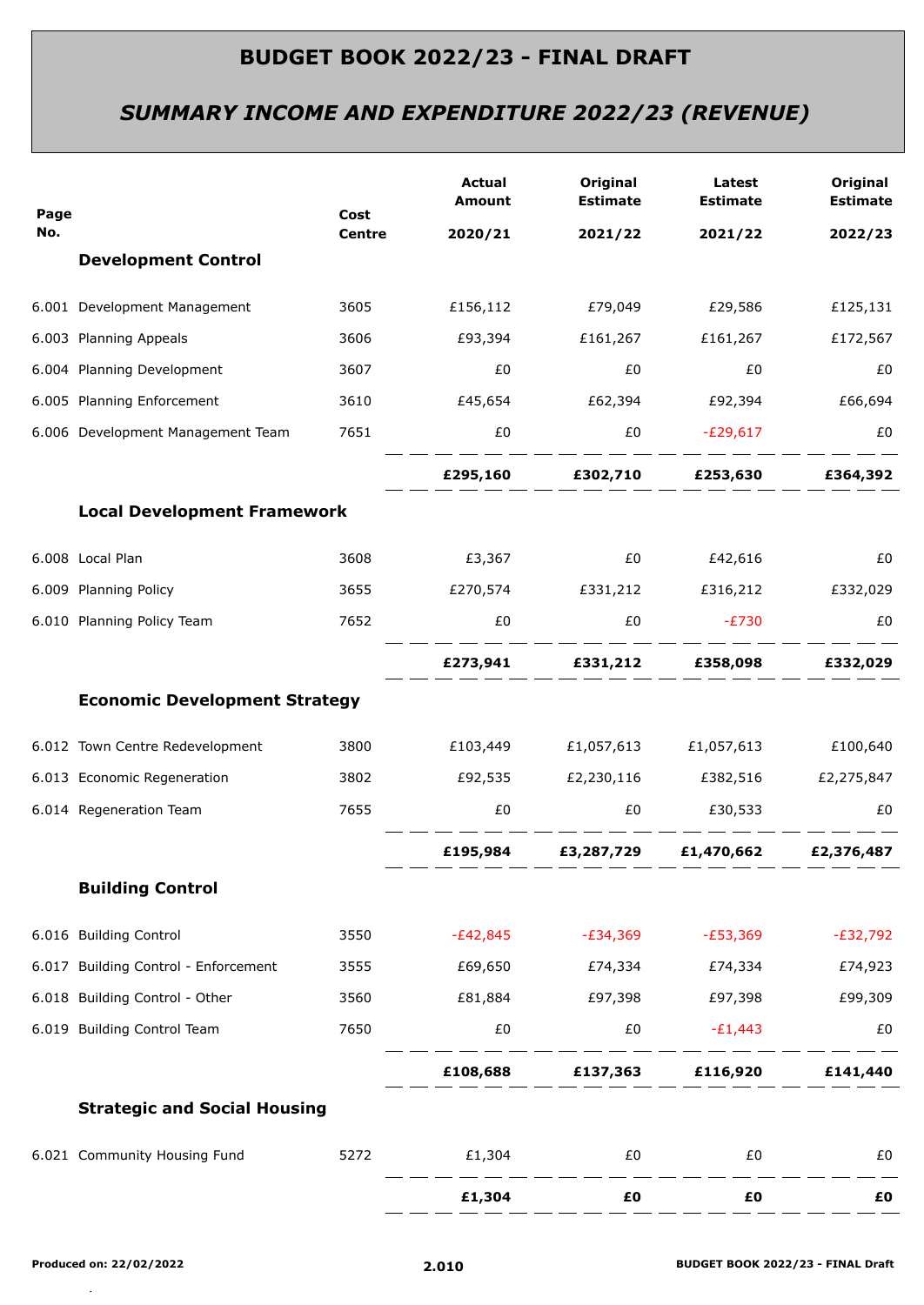# *SUMMARY INCOME AND EXPENDITURE 2022/23 (REVENUE)*

| Page<br>No.            | Cost<br>Centre | Actual<br>Amount<br>2020/21 | Original<br><b>Estimate</b><br>2021/22 | Latest<br><b>Estimate</b><br>2021/22 | Original<br><b>Estimate</b><br>2022/23 |
|------------------------|----------------|-----------------------------|----------------------------------------|--------------------------------------|----------------------------------------|
| <b>COMMITTEE TOTAL</b> |                | £875,077                    | £4,059,014                             | £2,199,310                           | £3,214,348                             |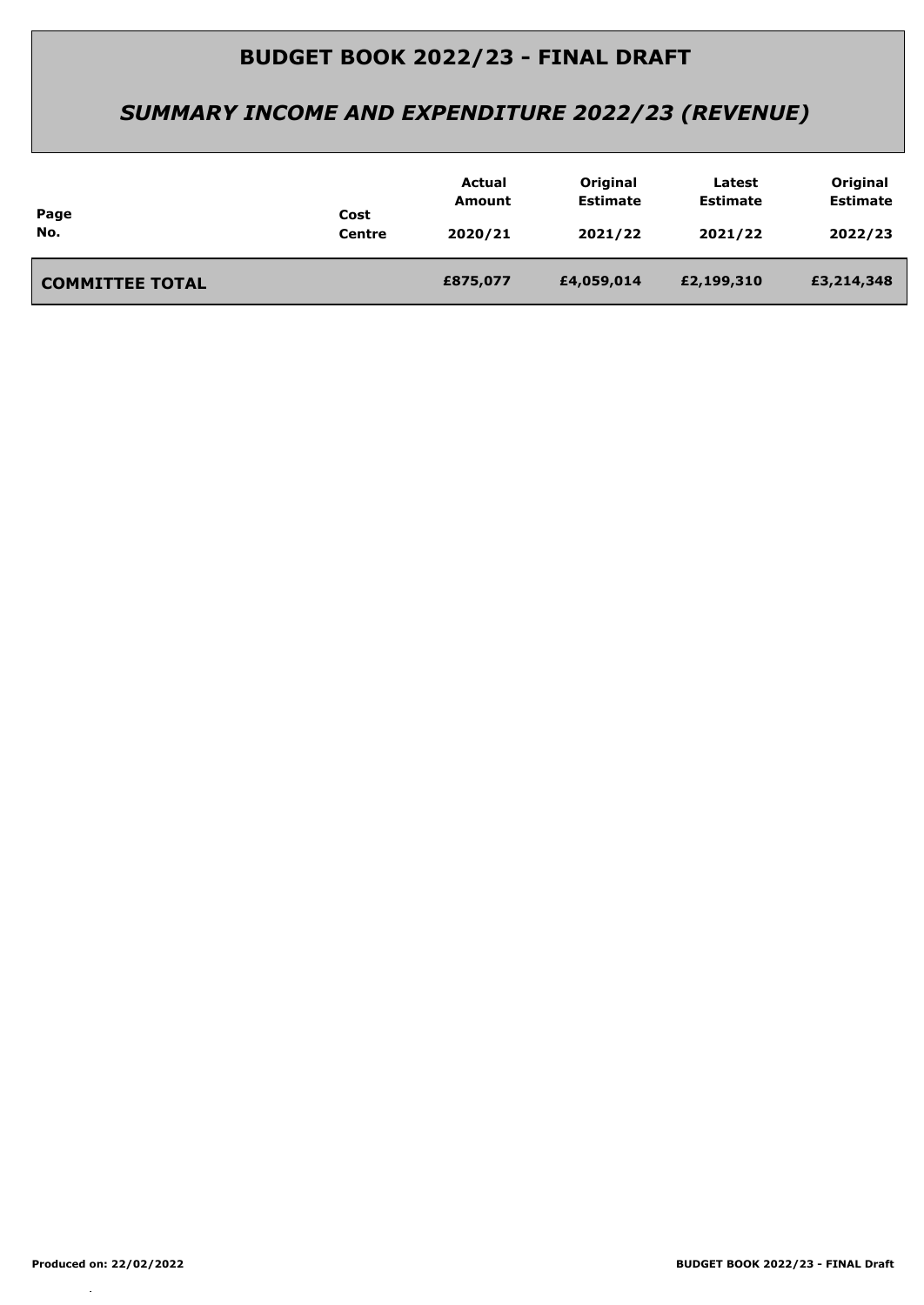# *SUMMARY INCOME AND EXPENDITURE 2022/23 (REVENUE)*

| Page |                                            | Cost          | <b>Actual</b><br>Amount            | Original<br><b>Estimate</b>                                    | Latest<br><b>Estimate</b> | Original<br><b>Estimate</b> |
|------|--------------------------------------------|---------------|------------------------------------|----------------------------------------------------------------|---------------------------|-----------------------------|
| No.  |                                            | <b>Centre</b> | 2020/21                            | 2021/22                                                        | 2021/22                   | 2022/23                     |
|      | <b>Revenues &amp; Benefits</b>             |               |                                    |                                                                |                           |                             |
|      | 7.001 Council Tax Collection Costs         | 2300          |                                    | £372,835   £316,170   £296,564                                 |                           | £333,315                    |
|      | 7.002 Business Rates Administration        | 2303          | £115,618                           | £122,542                                                       | £116,106                  | £129,625                    |
|      | 7.003 Rent Allowances                      | 5300          | £390,472                           | £38,920                                                        | £48,875                   | £48,875                     |
|      | 7.004 Housing Benefit Admin                | 5350          |                                    | £347,379    £475,437    £480,124                               |                           | £509,260                    |
|      | 7.005 Revs & Bens Central Costs            | 7520          | £0                                 | £0                                                             | £3,544                    | £0                          |
|      |                                            |               |                                    | _ _ _ _ _ _ _ _ _ _<br>£1,226,303 £953,069 £945,213 £1,021,075 |                           |                             |
|      | <b>Strategic Procurement</b>               |               |                                    |                                                                |                           |                             |
|      | 7.006 Procurement Services                 | 7120          | £0                                 | £0 £415                                                        |                           | £0                          |
|      |                                            |               | £Ο                                 | £O                                                             | £415                      | £Ο                          |
|      | <b>Mayoralty and Civic Functions</b>       |               |                                    |                                                                |                           |                             |
|      | 7.007 Mayoralty                            | 2010          | £73,320 £119,189 £112,741 £102,463 |                                                                |                           |                             |
|      | 7.008 Civic Events & Other Civic Costs     | 2011          |                                    |                                                                |                           |                             |
|      |                                            |               |                                    | £87,048 £138,922 £132,474 £122,967                             |                           |                             |
|      | <b>Elections</b>                           |               |                                    |                                                                |                           |                             |
|      | 7.009 Electoral Registration               | 2400          | £141,889                           | £149,006 £149,006                                              |                           | £164,879                    |
|      | 7.010 Elections - Borough                  | 2401          | £9,581                             | £9,677                                                         | £9,677                    | £50,812                     |
|      | 7.011 Elections - Parish                   | 2402          | £2,161                             | £2,317                                                         | £2,317                    | £17,063                     |
|      | 7.012 Elections - Parliamentary            | 2403          | £2,346                             | £0                                                             | £0                        | £2,035                      |
|      | 7.013 Elections - LCC                      | 2405          | £0                                 | £16,734                                                        | £16,734                   | £4,000                      |
|      | 7.014 Elections - Other/Referendum         | 2406          | £84,278                            | £82,907                                                        | £56,907                   | £7,192                      |
|      | 7.015 Elections - PCC                      | 2408          | £0                                 | £11,904                                                        | £11,904                   | £0                          |
|      | 7.016 Electoral Services Team              | 7104          | £0                                 | £0                                                             | $-E525$                   | £0                          |
|      |                                            |               | £240,255                           | £272,545                                                       | £246,020                  | £245,981                    |
|      | <b>Land and Property Gazetteer</b>         |               |                                    |                                                                |                           |                             |
|      | 7.017 National Land and Property Gazetteer | 3680          | £7,437                             | £9,049                                                         | £9,049                    | £8,729                      |
|      | 7.018 Local Land & Property Gazetteer      | 7082          | £0                                 | £0                                                             | $-E226$                   | £0                          |
|      |                                            |               |                                    |                                                                |                           |                             |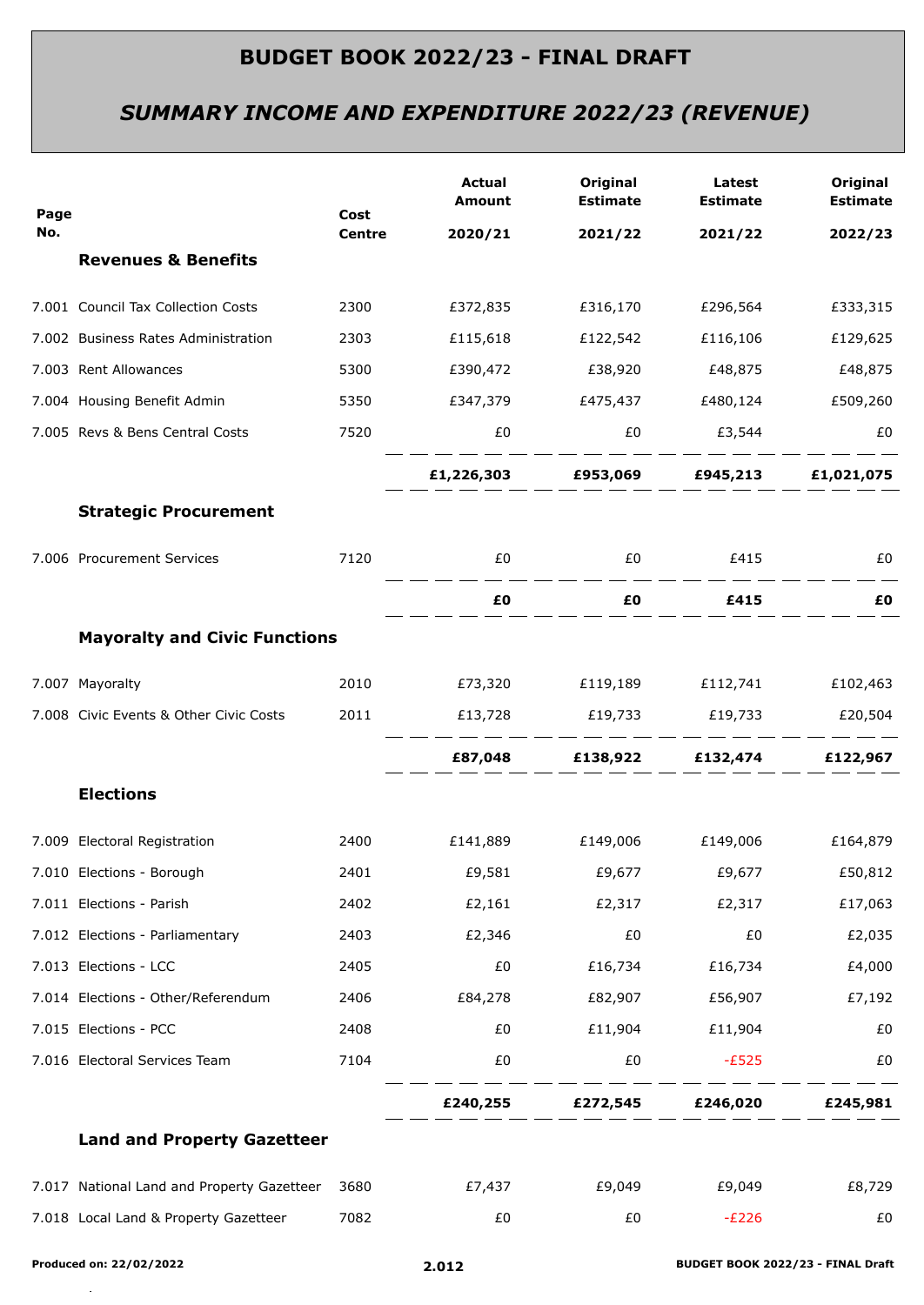# *SUMMARY INCOME AND EXPENDITURE 2022/23 (REVENUE)*

|             |                                                     | Cost<br><b>Centre</b> | <b>Actual</b><br>Amount | Original<br><b>Estimate</b> | Latest<br><b>Estimate</b> | Original<br><b>Estimate</b> |
|-------------|-----------------------------------------------------|-----------------------|-------------------------|-----------------------------|---------------------------|-----------------------------|
| Page<br>No. |                                                     |                       | 2020/21                 | 2021/22                     | 2021/22                   | 2022/23                     |
|             |                                                     |                       |                         | £7,437 £9,049               | £8,823                    | £8,729                      |
|             | <b>Finance Comm-Land and Property</b>               |                       |                         |                             |                           |                             |
|             | 7.019 Clockhouse Café - St Annes Square             | 3160                  | -£3,892                 |                             | $-E7,872$ $-E7,872$       | -£7,922                     |
|             | 7.020 Miscellaneous Properties                      | 3801                  | £81,777                 | £14,322                     | £102,473                  | $-E8,603$                   |
|             | 7.022 Pleasure Island/Salters Wharf                 | 3804                  | £37,417                 | -£42,689                    | -£30,689                  | $-£44,510$                  |
|             | 7.023 5 St. Georges Road                            | 3813                  | £1,714                  | £10,056                     | £10,013                   | £13,396                     |
|             | 7.024 7 St. Georges Road                            | 3814                  | $-E2,568$               | $-E222$                     | $-E379$                   | £2,057                      |
|             | 7.025 Carr Bridge Wood Caravan Site                 | 3817                  | -£30,813                | $-E30,704$                  | $-E30,704$                | $-E30,801$                  |
|             | 7.026 288-289 Clifton Drive South                   | 3818                  | £2,606                  | £1,662                      | £3,162                    | £3,109                      |
|             | 7.027 5 Moor Street, Kirkham                        | 3820                  | £6,868                  | $-E1,019$                   | $-E3,058$                 | $-E5,149$                   |
|             | 7.028 Fairhaven Cottage                             | 3821                  | £176,231                | £10,000                     | £9,101                    | £9,105                      |
|             | 7.029 Town Hall                                     | 7070                  | £0                      | £0                          | £22,730                   | £0                          |
|             | 7.031 St Annes Public Offices                       | 7071                  | £0                      | £0                          | £2,068                    | £0                          |
|             |                                                     |                       |                         |                             | £269,340 -£46,466 £76,845 | $-£69,318$                  |
|             | <b>Management Team</b>                              |                       |                         |                             |                           |                             |
|             | 7.045 Chief Executive                               | 7000                  | £0                      | £0                          | $-E845$                   | £0                          |
|             | 7.059 Resources Directorate Mngmt Team              | 7101                  | £0                      | £0                          | $-E594$                   | £0                          |
|             | 7.068 Development Services Mgt Team                 | 7654                  | £0                      | £0                          | $-E594$                   | £0                          |
|             |                                                     |                       | £Ο                      | £0                          | $-E2,033$                 | £0                          |
|             | <b>Financial Services</b>                           |                       |                         |                             |                           |                             |
|             | 7.036 Finance Miscellaneous                         | 2103                  | £9,564                  | £1,000                      | £1,000                    | £1,000                      |
|             | 7.038 Treasury Management                           | 2105                  | £21,026                 | £38,758                     | £38,758                   | £38,561                     |
|             | 7.039 Bank Charges                                  | 2106                  | £104,258                | £93,000                     | £110,500                  | £110,500                    |
|             | 7.042 Retirement Benefits                           | 2200                  | £105,023                | £106,000                    | £106,000                  | £106,000                    |
|             | 7.043 Parish Council Expenses                       | 2701                  | £4,524                  | £5,378                      | £5,378                    | £5,336                      |
|             | 7.047 Accountancy Services (incl s151 Officer) 7021 |                       | £0                      | £0                          | $-E22,515$                | £0                          |
|             | 7.049 Finance Administration                        | 7022                  | £0                      | £0                          | £50,270                   | £0                          |
|             |                                                     |                       | £244,395                | £244,136                    | £289,391                  | £261,397                    |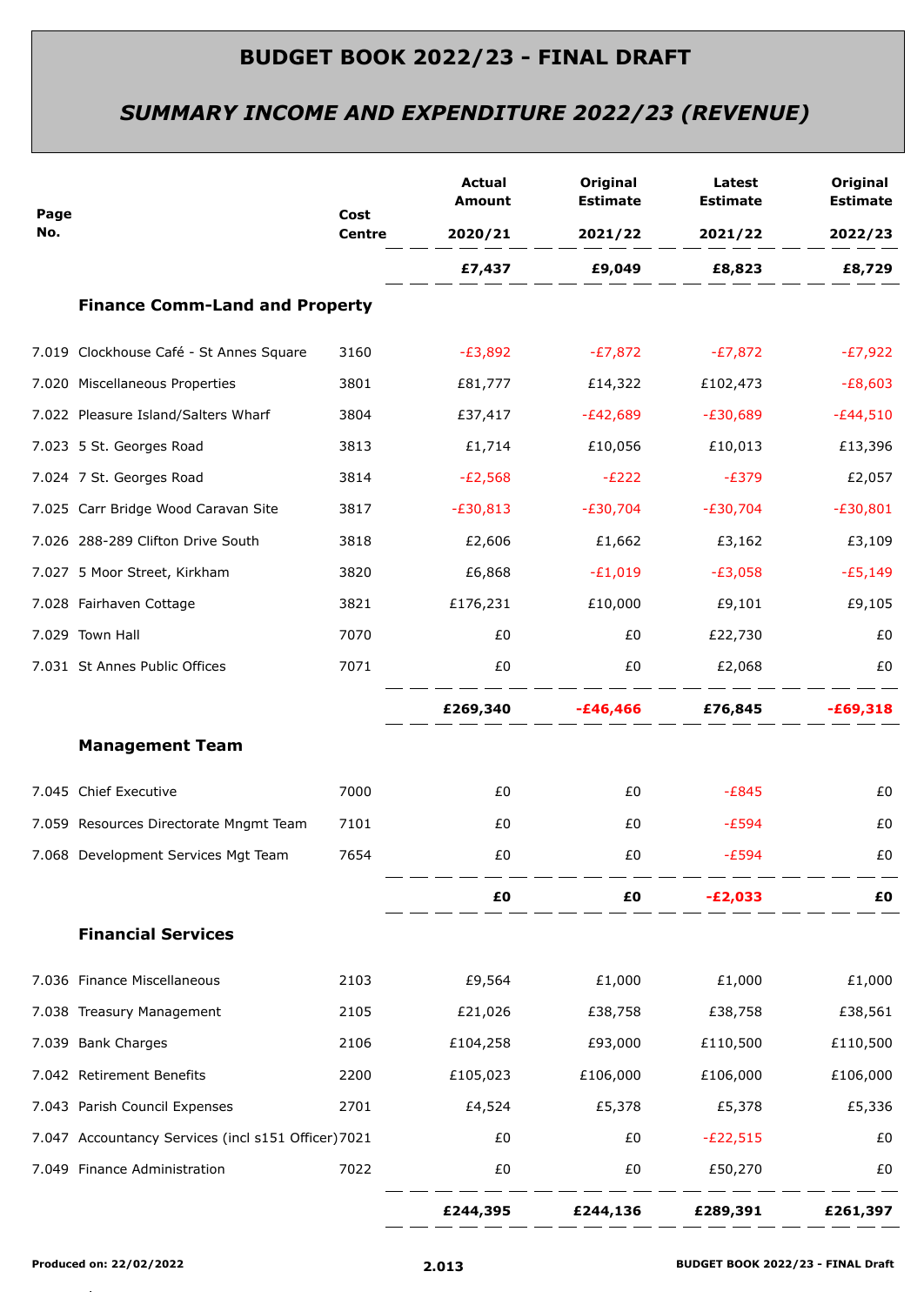# *SUMMARY INCOME AND EXPENDITURE 2022/23 (REVENUE)*

|                         |                                        |               | <b>Actual</b>                              | Original                              | Latest                            | Original        |
|-------------------------|----------------------------------------|---------------|--------------------------------------------|---------------------------------------|-----------------------------------|-----------------|
| Page                    |                                        | Cost          | <b>Amount</b>                              | <b>Estimate</b>                       | <b>Estimate</b>                   | <b>Estimate</b> |
| No.                     | Governance                             | <b>Centre</b> | 2020/21                                    | 2021/22                               | 2021/22                           | 2022/23         |
|                         |                                        |               |                                            |                                       |                                   |                 |
|                         | 7.032 Members Expenses                 | 2000          | £348,332                                   | £378,421                              | £374,421                          | £370,540        |
|                         | 7.034 Member Development               | 2002          | £29,671                                    | £33,023                               | £29,023                           | £33,915         |
|                         | 7.037 External Audit Fees              | 2104          | £49,679                                    | £47,000                               | £47,000                           | £49,000         |
|                         | 7.040 Freedom Of Information           | 2108          | £70,639                                    | £112,636                              | £112,636                          | £116,269        |
|                         | 7.044 Benefit Fraud Investigation      | 5351          | £0                                         | £0                                    | £0                                | £1,435          |
|                         | 7.046 Executive & Mayoral Support Team | 7001          | £0                                         | £0                                    | $-E199$                           | £0              |
|                         | 7.051 Insurance & Risk Management      | 7023          | £0                                         | £0                                    | £2,842                            | £0              |
|                         | 7.054 Head of Governance               | 7080          | £0                                         | £0                                    | $-E421$                           | £0              |
|                         | 7.055 Legal Services Team              | 7081          | £0                                         | £0                                    | $-E808$                           | £0              |
|                         | 7.057 Internal Audit                   | 7100          | £0                                         | £0                                    | £1,831                            | £0              |
|                         | 7.061 Democratic Team                  | 7103          | £0                                         | £0                                    | $-E992$                           | £0              |
|                         | 7.066 Corporate Fraud Service          | 7134          | £0                                         | £0                                    | £0                                | £0              |
|                         | 7.067 Corporate Safety Team            | 7603          | £0                                         | £0                                    | £0                                | £0              |
|                         |                                        |               |                                            | £498,320 £571,080 £565,333            |                                   | £571,159        |
|                         | <b>Human Resources and Payroll</b>     |               |                                            |                                       |                                   |                 |
|                         | 7.052 Human Resources                  | 7040          | £0                                         | £0                                    | £0                                | £0              |
|                         | 7.053 Payroll Administration           | 7041          | £0                                         | £0                                    | £0                                | £0              |
|                         |                                        |               |                                            |                                       |                                   |                 |
|                         |                                        |               | £Ο                                         | £Ο                                    | £Ο                                | £Ο              |
|                         | <b>Corporate &amp; Democratic Core</b> |               |                                            |                                       |                                   |                 |
|                         | 7.035 Corporate & Democratic Core      |               | 2100 £569,525 £921,496 £921,496 £1,009,174 |                                       |                                   |                 |
|                         |                                        |               |                                            | £569,525 £921,496 £921,496 £1,009,174 |                                   |                 |
|                         | <b>Other Corporate Costs</b>           |               |                                            |                                       |                                   |                 |
|                         | 7.033 Corporate Subscriptions          |               |                                            |                                       |                                   |                 |
|                         | 7.041 Organisational Improvement       | 2117          | £38,676                                    | £163,049                              | £169,049                          | £156,295        |
|                         | 7.063 Corporate Services Team          | 7130          | £0                                         | £0                                    | $-E936$                           | £0              |
|                         | 7.065 Communications and PR            | 7131          | £0                                         | £0                                    | £44,430                           | £0              |
|                         |                                        |               |                                            | £51,327 £174,549 £224,043 £167,795    |                                   |                 |
| Produced on: 22/02/2022 |                                        |               | 2.014                                      |                                       | BUDGET BOOK 2022/23 - FINAL Draft |                 |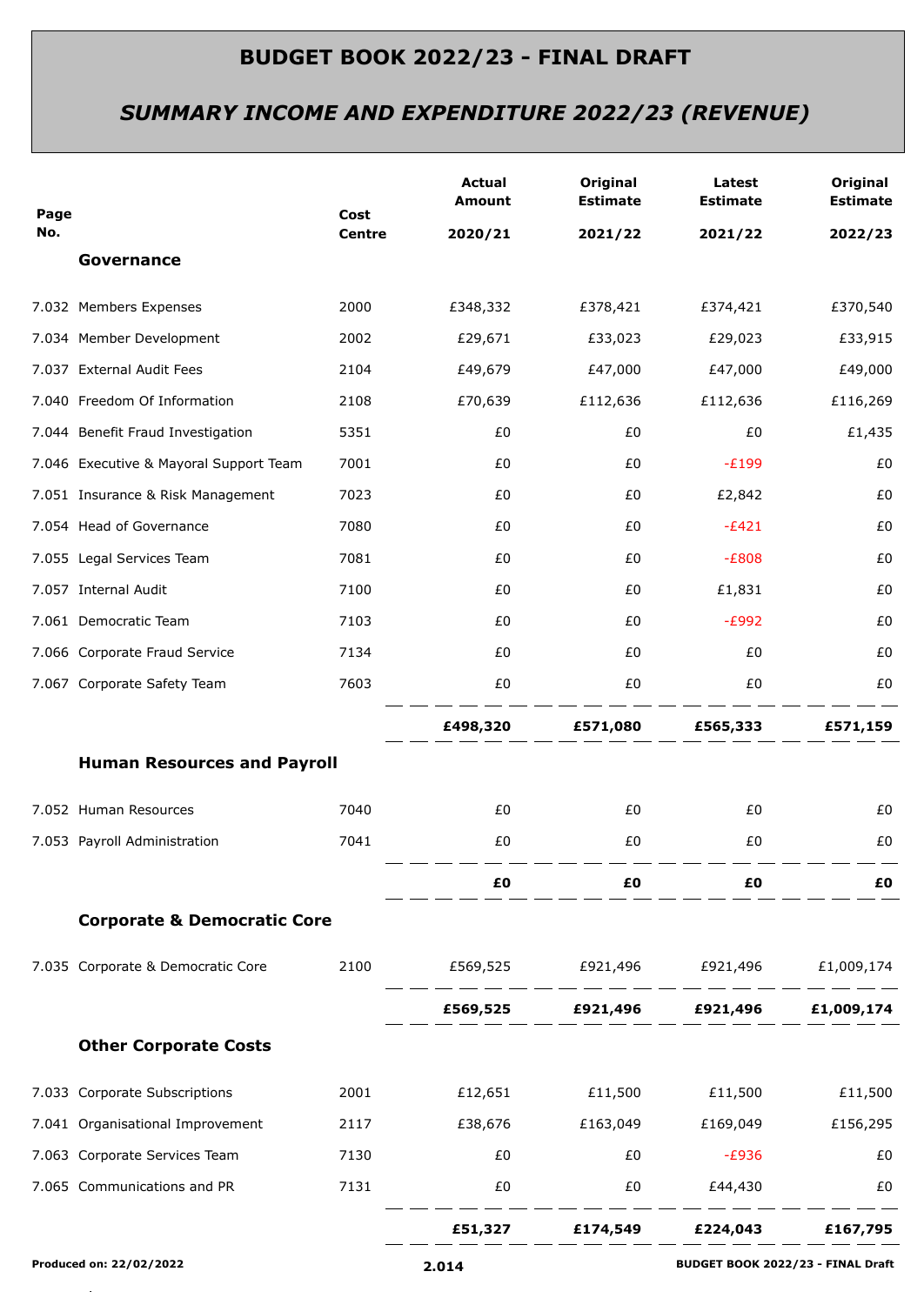# *SUMMARY INCOME AND EXPENDITURE 2022/23 (REVENUE)*

| Page |                                       | Cost<br><b>Centre</b> | <b>Actual</b><br>Amount | Original<br><b>Estimate</b> | Latest<br><b>Estimate</b> | Original<br><b>Estimate</b> |
|------|---------------------------------------|-----------------------|-------------------------|-----------------------------|---------------------------|-----------------------------|
| No.  |                                       |                       | 2020/21                 | 2021/22                     | 2021/22                   | 2022/23                     |
|      | <b>Customer Services ICT Services</b> |                       |                         |                             |                           |                             |
|      | 7.069 Computer Services               | 7035                  | £0                      | £0                          | £33,902                   | £0                          |
|      | 7.071 Customer Services Assistants    | 7132                  | £0                      | £0                          | $-E801$                   | £0                          |
|      | 7.073 Customer Services Specialists   | 7170                  | £0                      | £13,201                     | £11,148                   | £0                          |
|      |                                       |                       | £Ο                      |                             | £13,201 £44,249           | £Ο                          |
|      | <b>Lytham Institute Trust</b>         |                       |                         |                             |                           |                             |
|      | 7.075 Lytham Institute                | 3025                  | £14,286                 | £36,623 £24,073             |                           | £37,641                     |
|      |                                       |                       | £14,286                 | £36,623                     | £24,073                   | £37,641                     |
|      | <b>COMMITTEE TOTAL</b>                |                       | £3,208,238              | £3,288,204                  | £3,476,342                | £3,376,600                  |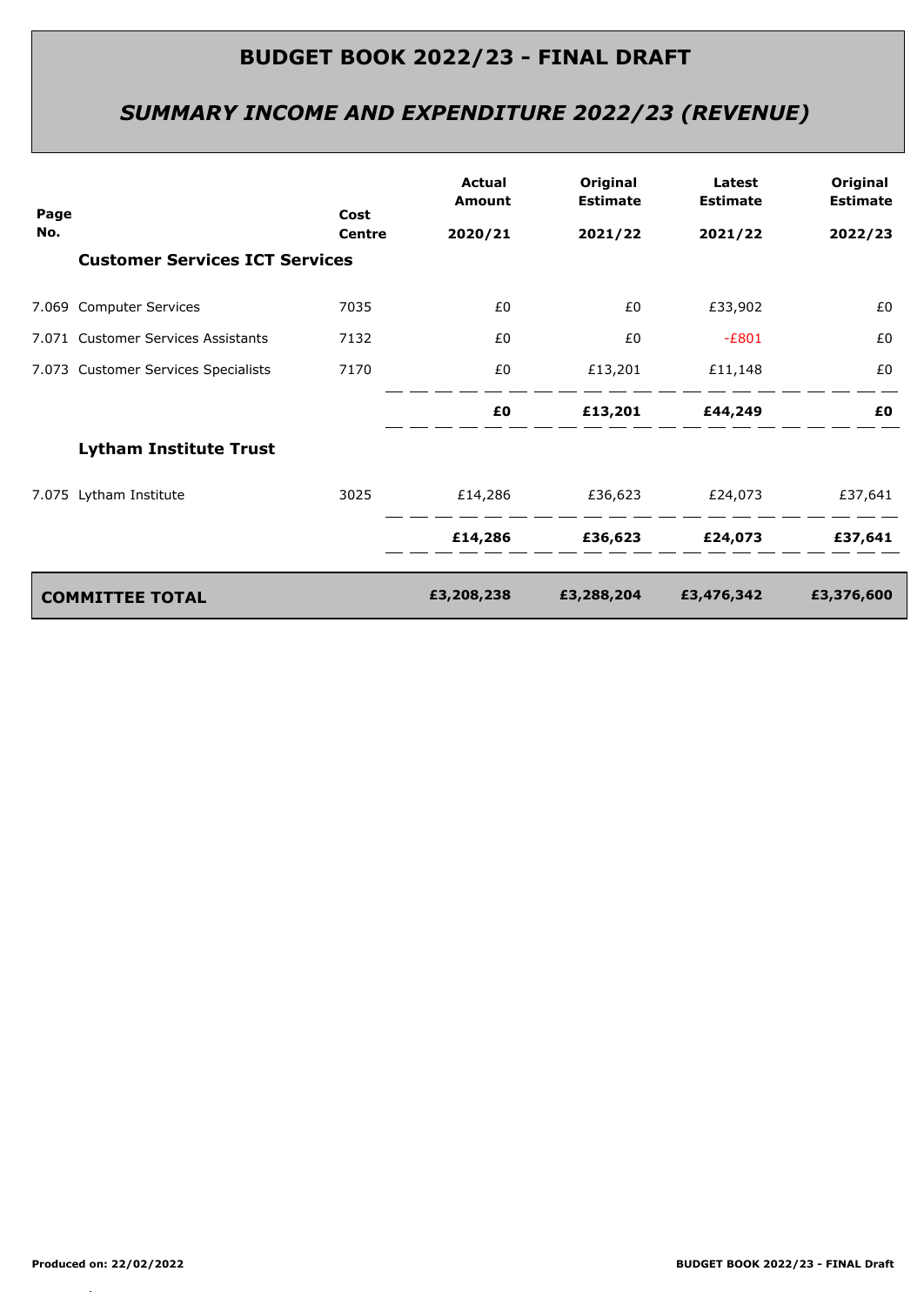# *SUMMARY INCOME AND EXPENDITURE 2022/23 (REVENUE)*

| Page | Cost                                | <b>Actual</b><br><b>Amount</b> | Original<br><b>Estimate</b> | Latest<br><b>Estimate</b> | Original<br><b>Estimate</b> |             |
|------|-------------------------------------|--------------------------------|-----------------------------|---------------------------|-----------------------------|-------------|
| No.  |                                     | <b>Centre</b>                  | 2020/21                     | 2021/22                   | 2021/22                     | 2022/23     |
|      | Contingency                         |                                |                             |                           |                             |             |
|      | 8.001 Savings Targets & Contingency | 2113                           | £0                          | $-E300,000$               | $-E300,000$                 | $-E300,000$ |
|      |                                     |                                | £0                          | $-E300,000$               | $-£300,000$                 | $-£300,000$ |
|      |                                     |                                |                             |                           |                             |             |
|      | <b>COMMITTEE TOTAL</b>              |                                | £0                          | $-E300,000$               | $-£300,000$                 | $-£300,000$ |